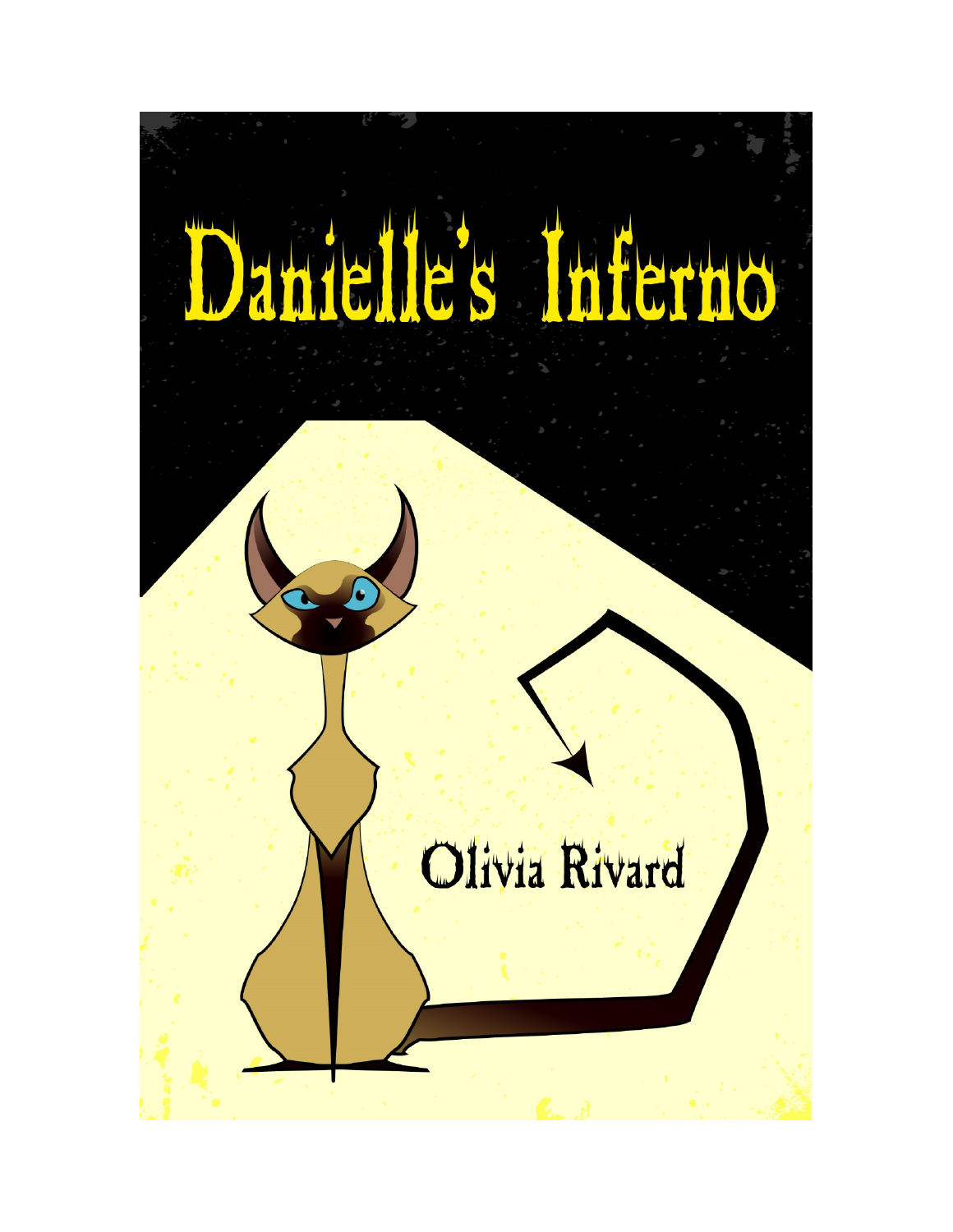## Danielle's Inferno

**Olivia Rivard**

Copyright 2015 Olivia Rivard

All Rights Reserved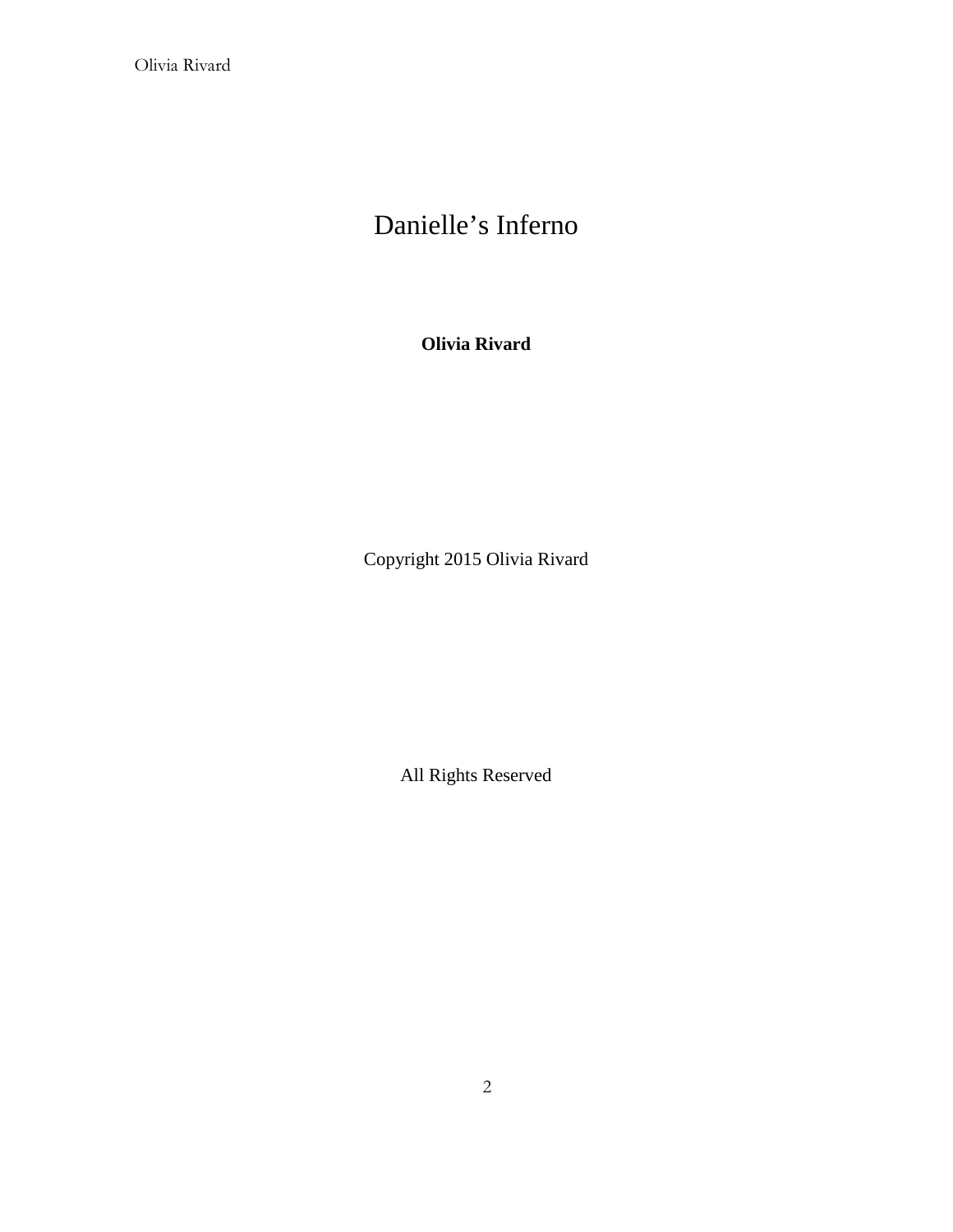## Danielle's Inferno

 $\boldsymbol{\mathcal{W}}$  hen I woke up, I was dead.

At least, it very much appeared that way. When I looked past my kidney-shaped, glass desk and ergonomic office chair, there laid a body that could be only described as me. The dark black hair I had just shampooed that morning was strewn over my face. Plus, the blue pencil skirt I had bought on sale at the Nordstrom's Rack outlet that was bunched around my knees was a dead giveaway.

"Oh God, my first after-life pun," I said aloud.

Of course, no one turned to respond to me. My boss, the oh-so-sweet geeky guy with the desk adjacent to mine, and the first responder paramedics didn't so much as look my way. My blouse was ripped open as they worked on my body, and one of my breasts had popped out of the miracle bra. My nipple looked around like an unblinking, brown eye on too much coffee.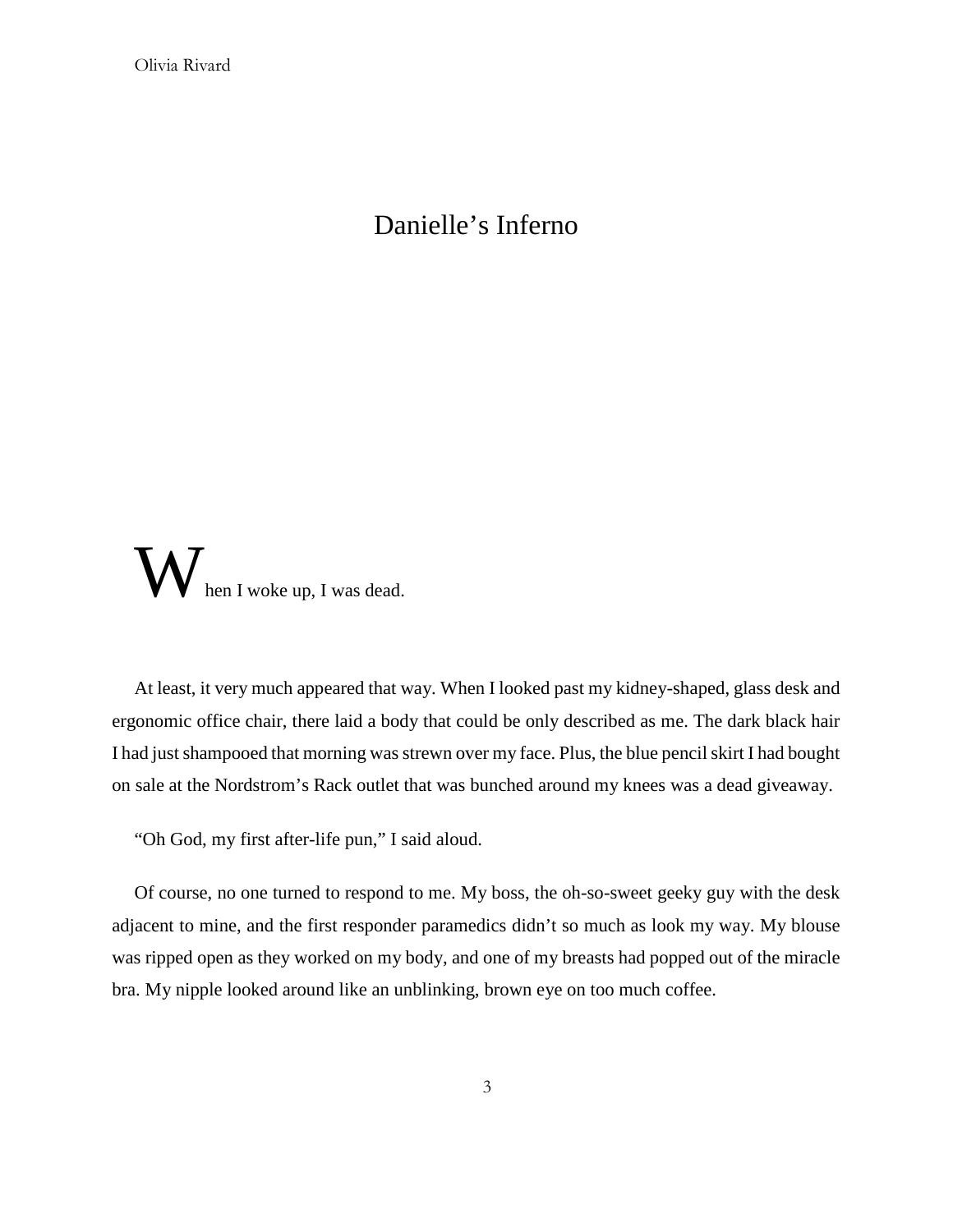I winced and regretted that no one had shooed the men away yet. Sighing, I covered my eyes in embarrassment.

"Yeah, this might take a while," said a small voice next to my feet.

I looked down to find a Siamese cat sitting with its tail wrapped around its feet. The cat looked up at me with blue eyes and an expression that seemed a little annoyed. She looked the way all cats looked most of the time, like they were infinitely exacerbated with everyone.

"You can see me?"

"A talking cat just approached the specter of your dying soul, and you ask if I can see you?"

I paused a moment.

"Well, yes."

"I'm looking at you, aren't I?"

I nodded, confused.

"Then I can see you, moron."

My face screwed into a sarcastic frown. Not only did the voice sound like a female, but she sounded like a real bitch.

"Okay, then what are you? Some ghost cat because I'm obviously dead."

"Yeah, okay, not to get too technical but you're mostly dead, Danielle."

"Then what are you, and why are you here?"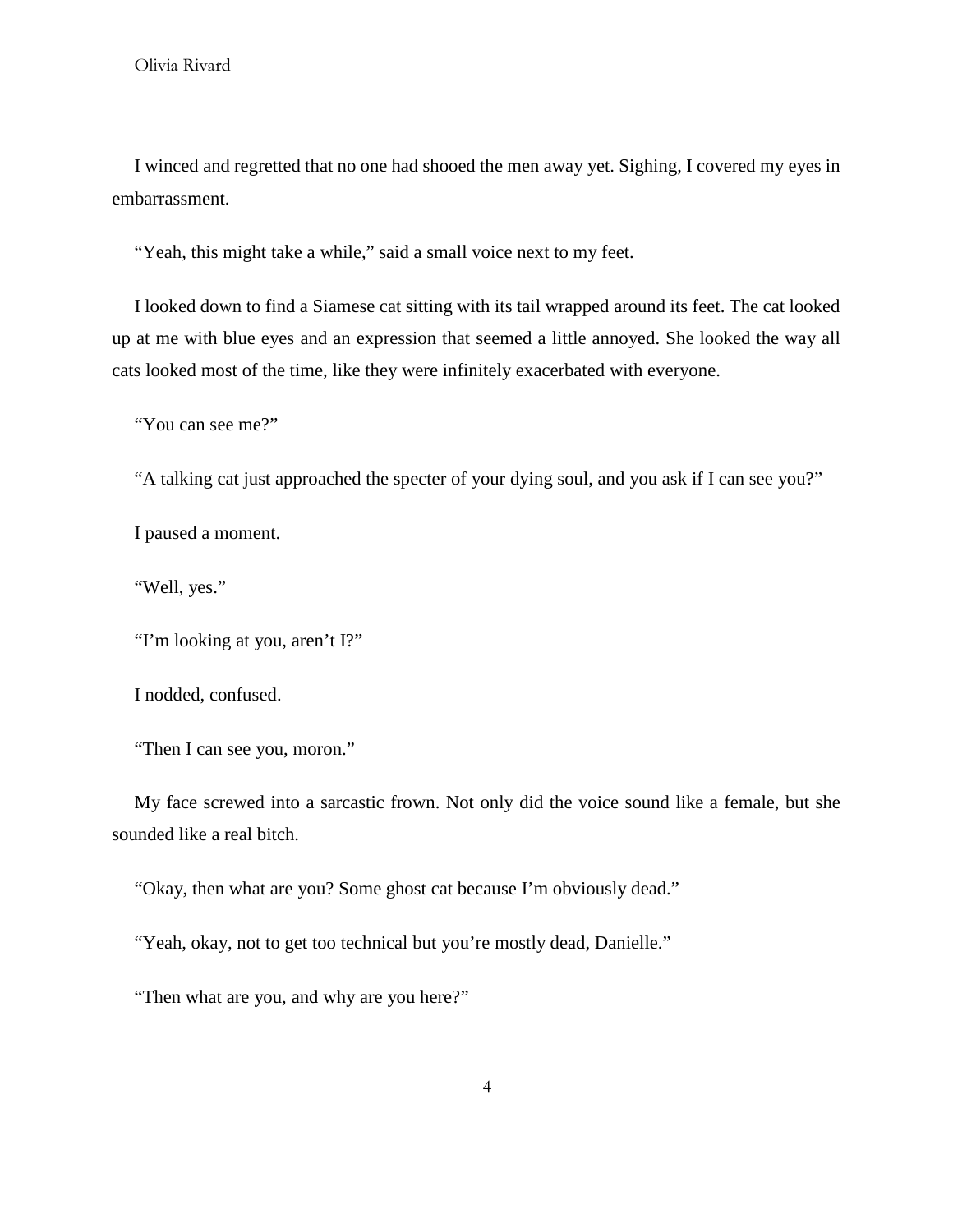The cat yawned and stretched in a fluid motion of disregard. She shut her eyes and scratched the back of one ear with a sudden obsessive need.

"I'm here because I'm like your spirit animal or something."

"*You* are my spirit animal?"

"Yeah sure, why not?"

I crossed my arms over my chest. After pausing to check in to see how the paramedics were doing with my body, I looked back to the cat. This was all too weird, and I didn't know how to feel.

"Are you here to take me to Heaven? Is there a Heaven?"

"My Lord, who are you and who are your parents? Were you born in a barn and then raised by Shetland ponies? A talking cat says they are your spirit animal and all manners run out the door? I have a name you know. Care to ask what it is?"

The cat ceased scratching and started gnawing on her toe. She smacked and chewed on each toe in turn. I couldn't help but wince.

"Sorry. What is your name?"

"G-g-guddin'," said the cat with her mouth full of toe.

"Pardon?"

The Siamese spit out a bit of toenail and sneezed. She licked her lips and rubbed her nose with her paw.

"Pudding."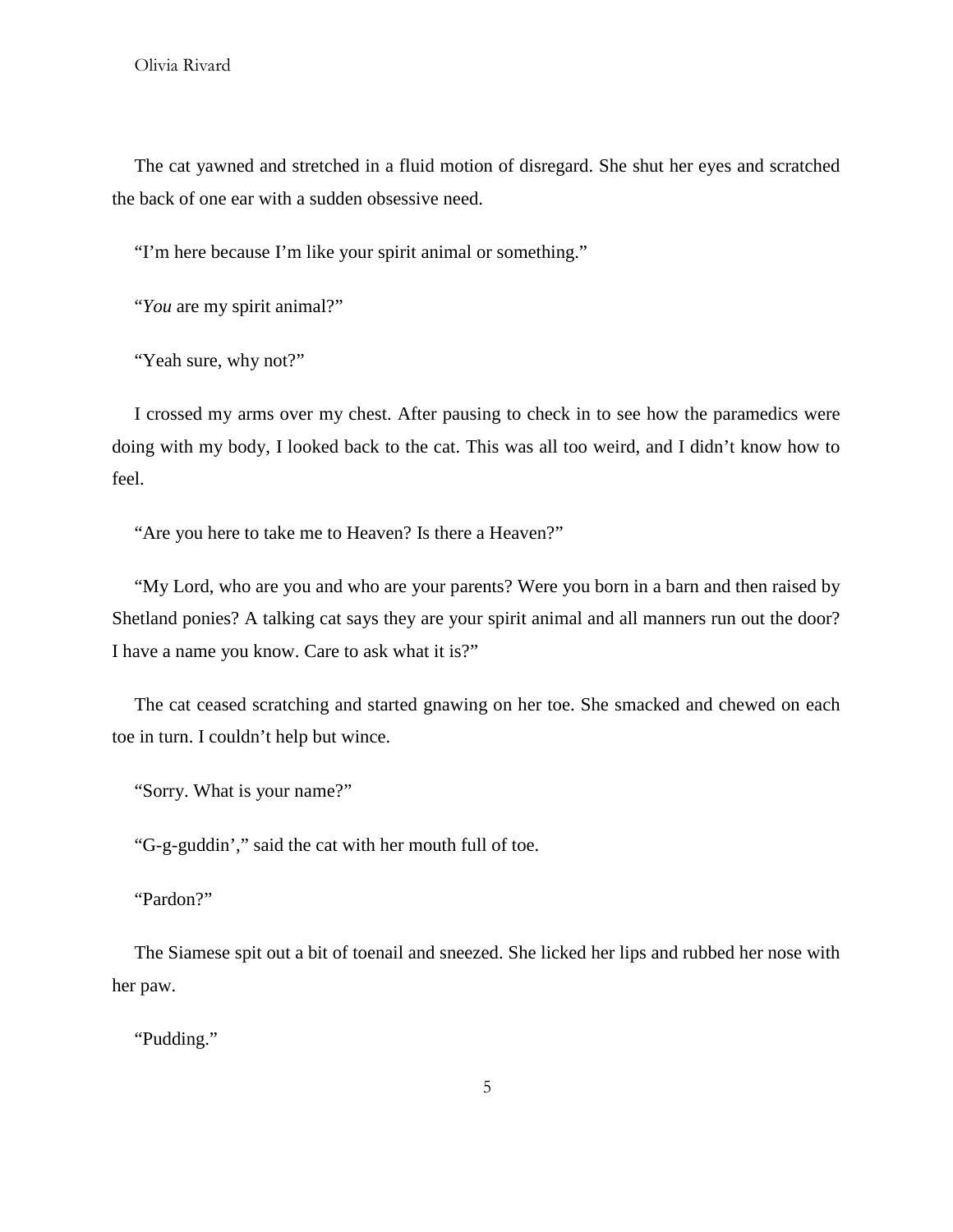I stared at her for a moment without knowing what to say. My face must have been a mask of disbelief. Hers remained unchanged from general feline scorn.

"You are telling me that my afterlife spirit animal is a bitchy Siamese cat named Pudding?"

Pudding appeared unmoved. The sarcasm rolled off her back.

"Hey, don't blame me. I am merely the physical manifestation of your own psychic energy. Seems to me that makes you the indifferent bitch."

I sighed and nodded.

"Okay, psychic manifestation, Pudding the cat, what's next? Is it Heaven or Hell for me?"

The cat scoffed and rolled her eyes.

"Neither, if it wasn't obvious. Like I said before, you are only mostly dead. It is up to you to decide what happens afterwards. I am just a guide."

"We are losing her," called a paramedic next to us.

A man and a woman began to work more feverishly than before. I frowned at the stillness of my mostly dead body.

"Looks like I don't have much time."

The cat sniffed and with the ease and agility of its species, she rubbed herself along the arms of the paramedics while stepping over my body. Everything began to hum. Every being that Pudding touched slowed to a crawl. Vibrations infected the scene and everyone and everything slowed to stop. Pudding worked her way to the others, and they too seemed to freeze in time. Nothing stirred but us. Not even the clocks continued to tick. The world as I had known it wobbled in stillness.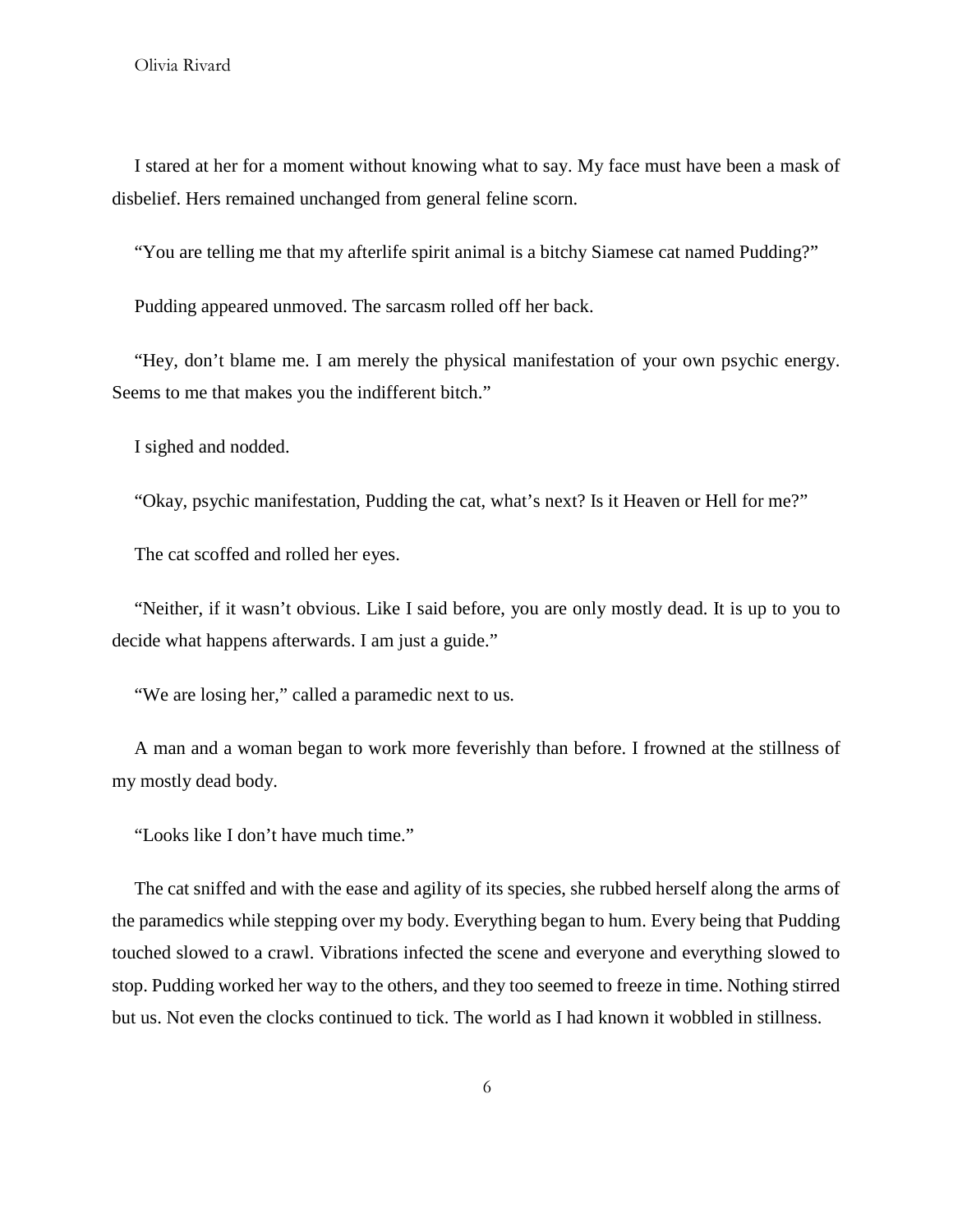"There. Now we have plenty of time."

"How did you do that?"

"It's just the way things are. Now, come on. We have to get going."

Pudding walked over to me and nudged me to turn.

"What do you mean? Where are we going?"

"You have to decide. We have to go now."

I turned to see a bright, swirling light at my feet. It was blinding and inviting at the same time. I felt like I ought to turn away from it for fear of the damage it might do to my retinas, but there was no looking away. There was a sudden sense of dropping, like when you're at an amusement park and the roller coasters dips. We were falling in a bright tunnel. Just when I felt my stomach lurched into my throat, the sensation ended and a floor was again beneath my feet.

The first thing I noticed was a deep sense of nothing. There were no smells, no real sounds, no wind. Everything was still the way a vacuum would be still. I opened my eyes to the world around me. It was no longer the interior of my office building. No paramedics worked tirelessly on my body nearby. No coworkers were around to ogle my tits. This place was barren, desolate and grey.

Pudding sidled up to me, tail curling around her paws.

"Looks fun, huh?"

There were a few rocks, but nothing more in the way of landscape. Yet, things moved here. They were slow, but they moved soundlessly about us. People moved about us. At least, these used to be people. They shuffled around aimlessly, looking for something they could never find.

"Where are we?"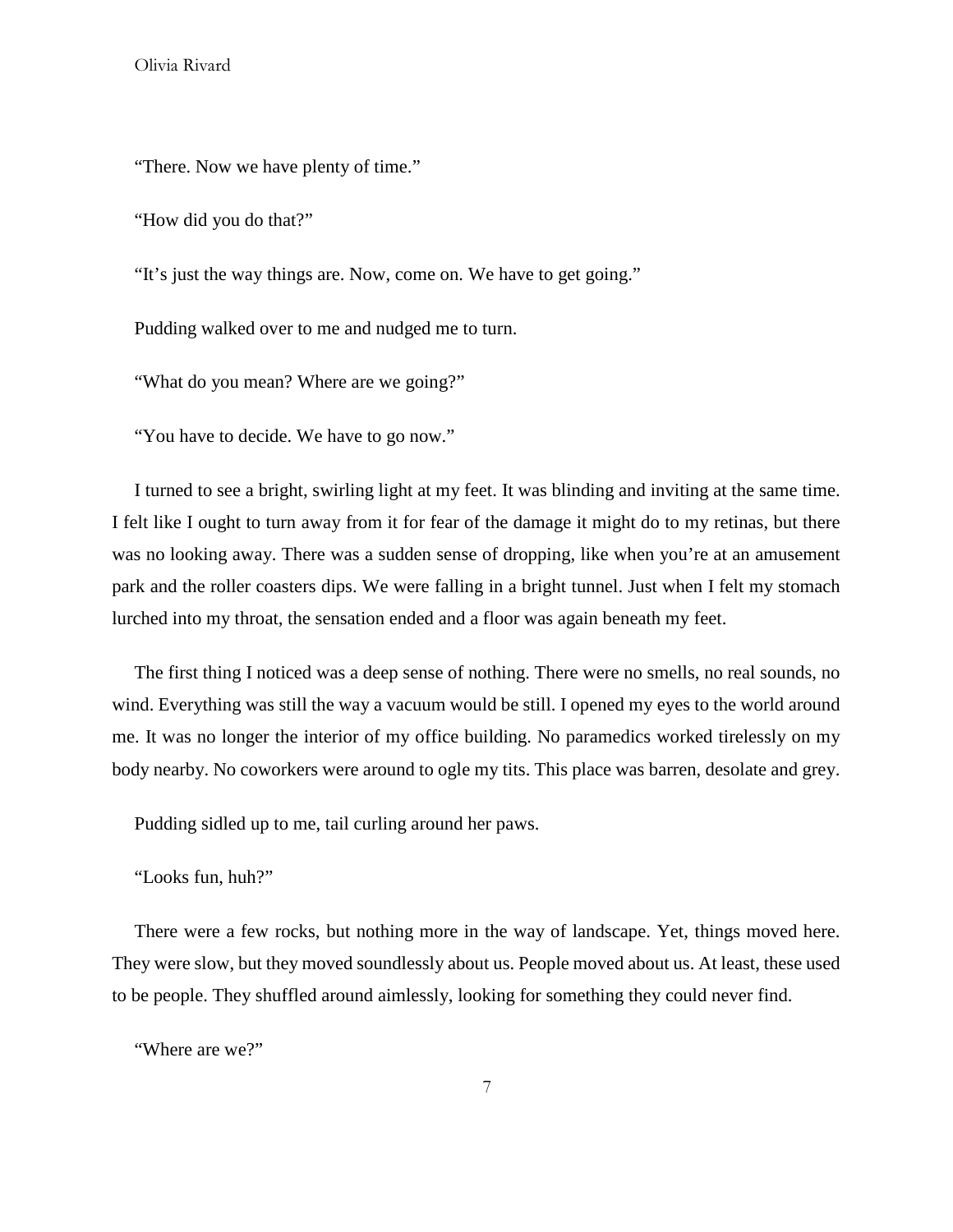"Limbo."

"Limbo? I thought Limbo would be less…I don't know…sad."

"Limbo is where you go when you are undecided. People that were never great or terrible in life. They roam this place infinitely searching for the love that might send them up. If you never inspired much love or hate, you are here."

"I thought you said I was undecided."

"No, I said you were mostly dead. Pay attention, Danny."

I rolled my eyes.

"Don't call me that."

"What? Danny?"

"Yes, I hate that name."

Pudding shifted and stretched. She blinked up at me several times.

"Alright Danny, let's get going."

I huffed and looked at her angrily.

"Where are we going?"

"To look for the next portal, duh."

"Portal?"

Pudding turned and glared at me.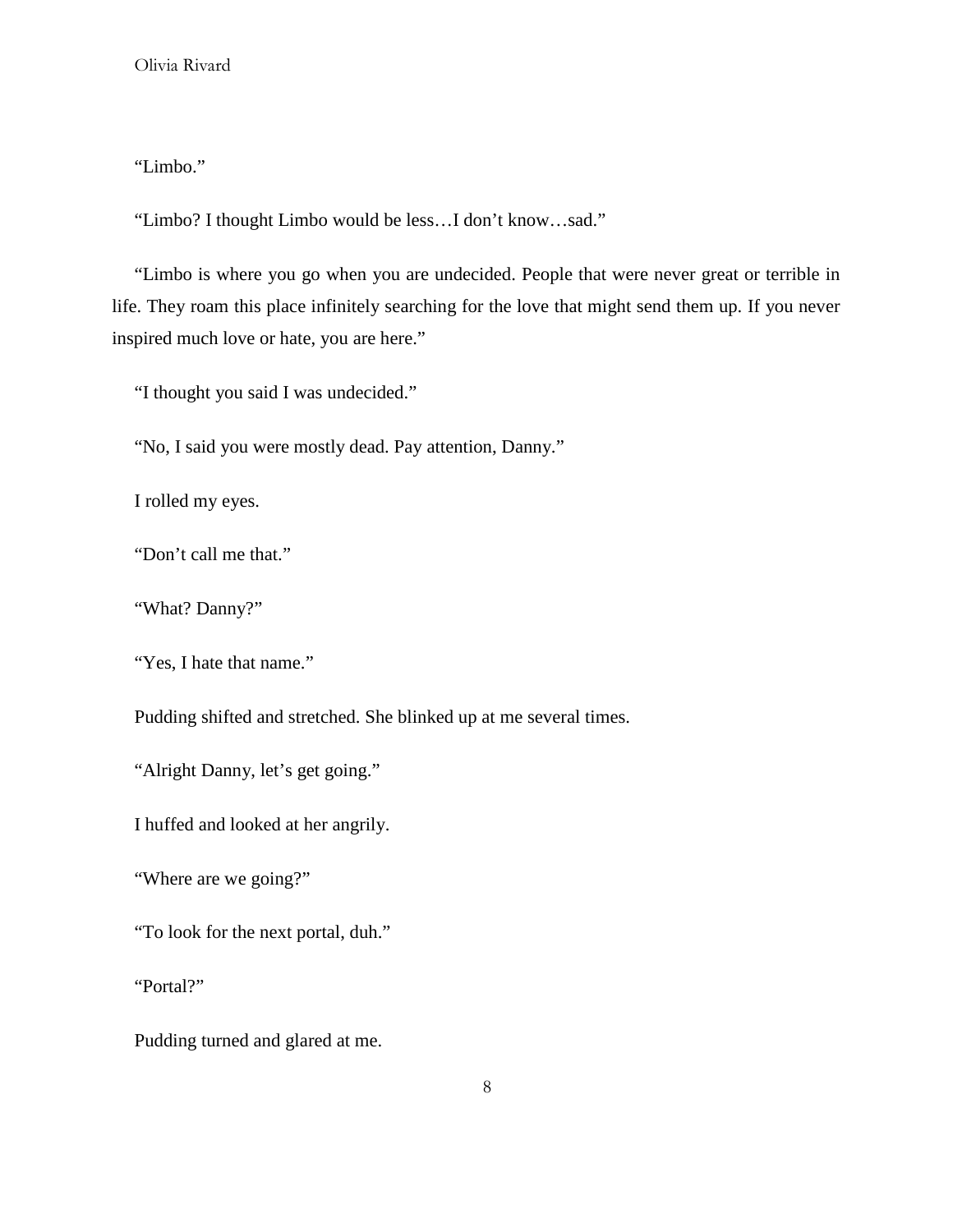"Look, I get you aren't used to this afterlife stuff, but please try to keep up. I don't have time to babysit."

She started walking across the wasteland of Limbo, and I followed her. We passed hopeless looking people who stared at us for mere moments before they wandered further. They all wore grey clothes, torn and desperate looking.

"Oh really," I shouted to her. "What else do you have to do that's so important?"

She made for an empty area of dirt with a hurried pace.

"Let's just say I don't want to spend any more time in Hell than I have to," she said as she circled a barren piece of dirt, digging and pawing a dent in it.

"Hell? Who said anything about Hell? I thought this was Limbo."

She dug and clawed at the ground until there was a crude, little hole.

"You didn't think you'd find enlightenment in Limbo, did you? Honestly Danny, I worry about your brain cells."

The Siamese cat then proceeded to squat in the hole and produce a steamy pile feces right in front of my eyes. I made a disgusted face and looked away.

"Oh God, do you have to do that this second?"

Then, the smell hit me. The stink was rancid and foul. Putrid was a good word. It felt like just the odor alone was burning my nostrils to inhale it. It hit me like a wall. I coughed and gagged.

"That's disgusting! What did you eat?"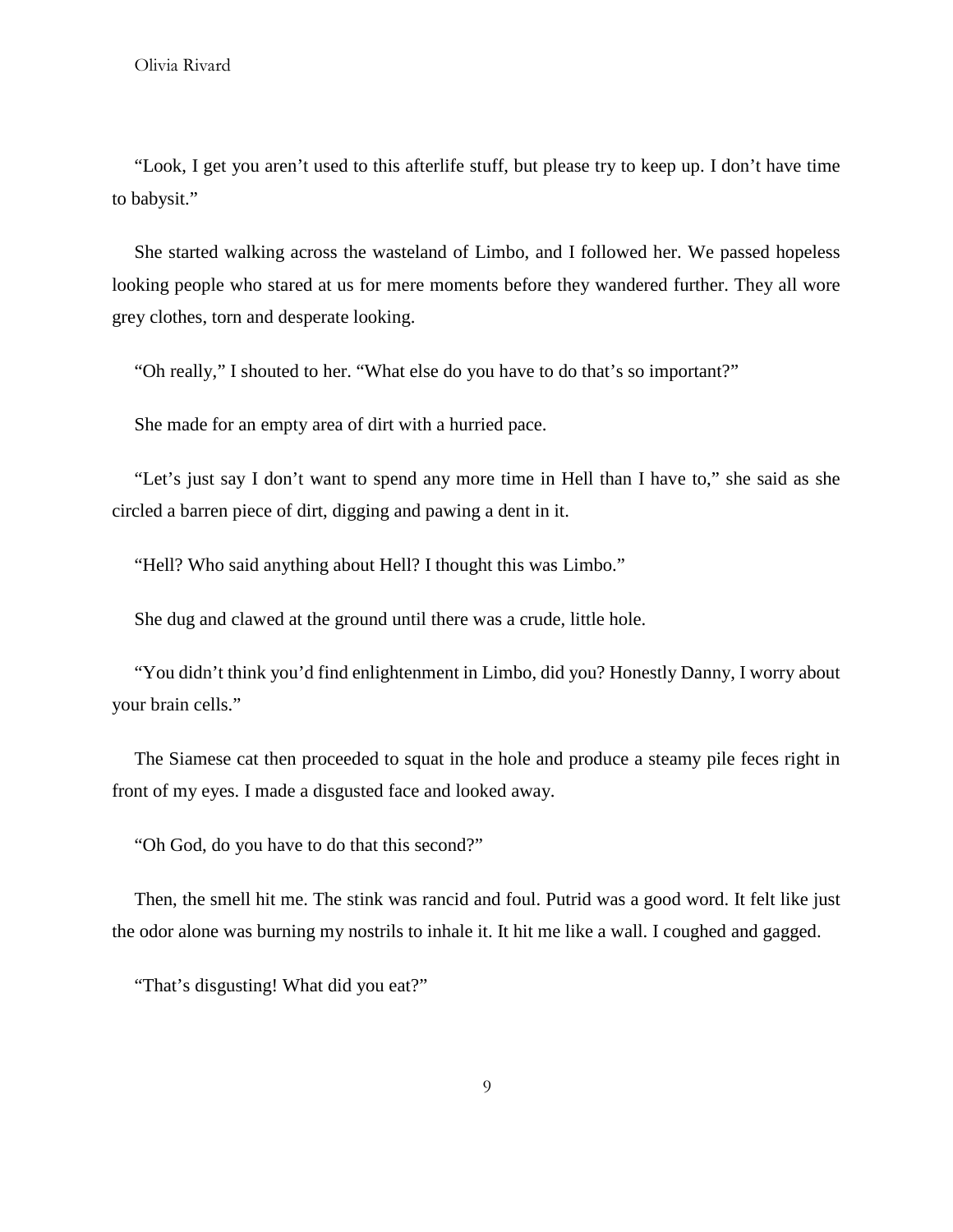"I'm sure yours don't smell like Belgian chocolate, princess. Besides, how else am I going to get us to Hell?"

I paused for a second and gave her a level look.

"You're telling me that the way to get to Hell is through cat shit?"

Pudding kicked a little dirt on her pile and made her way back to me. She looked up to me with a face full of annoyance.

"Are you really that surprised?" she said exacerbated.

Before I could answer, the pile in front of us began to glow and the ground around it began to vibrate. Within seconds we were bathed in blue and white light, and there before us, where the poop had been only seconds ago, was a swirly portal to Hell.

With her head, Pudding nudge me toward the portal, and the damned thing sucked us both into it before I could resist. Again, the sense of falling overcame me, but only for an instant. As soon as my feet touched ground again, the wind nearly blew me off of them. I opened my eyes to see a bleak and gray wasteland speckled with sharp boulders.

There were people here too, but not the silent wanderers of Limbo. These people were naked, or mostly naked, and they were being blown about so violently, no one could stand still for very long. Those who were clothed were dressed in sadomasochistic attire; a sight that was very visibly shocking to say the least. If that wasn't bad enough, it seemed one bothered to get anyone their appropriate size. Everything was too small, pinching in all the places that made billowy overflows of skin and fat.

"Where are we?"

"Lust. It's the Second circle of Hell."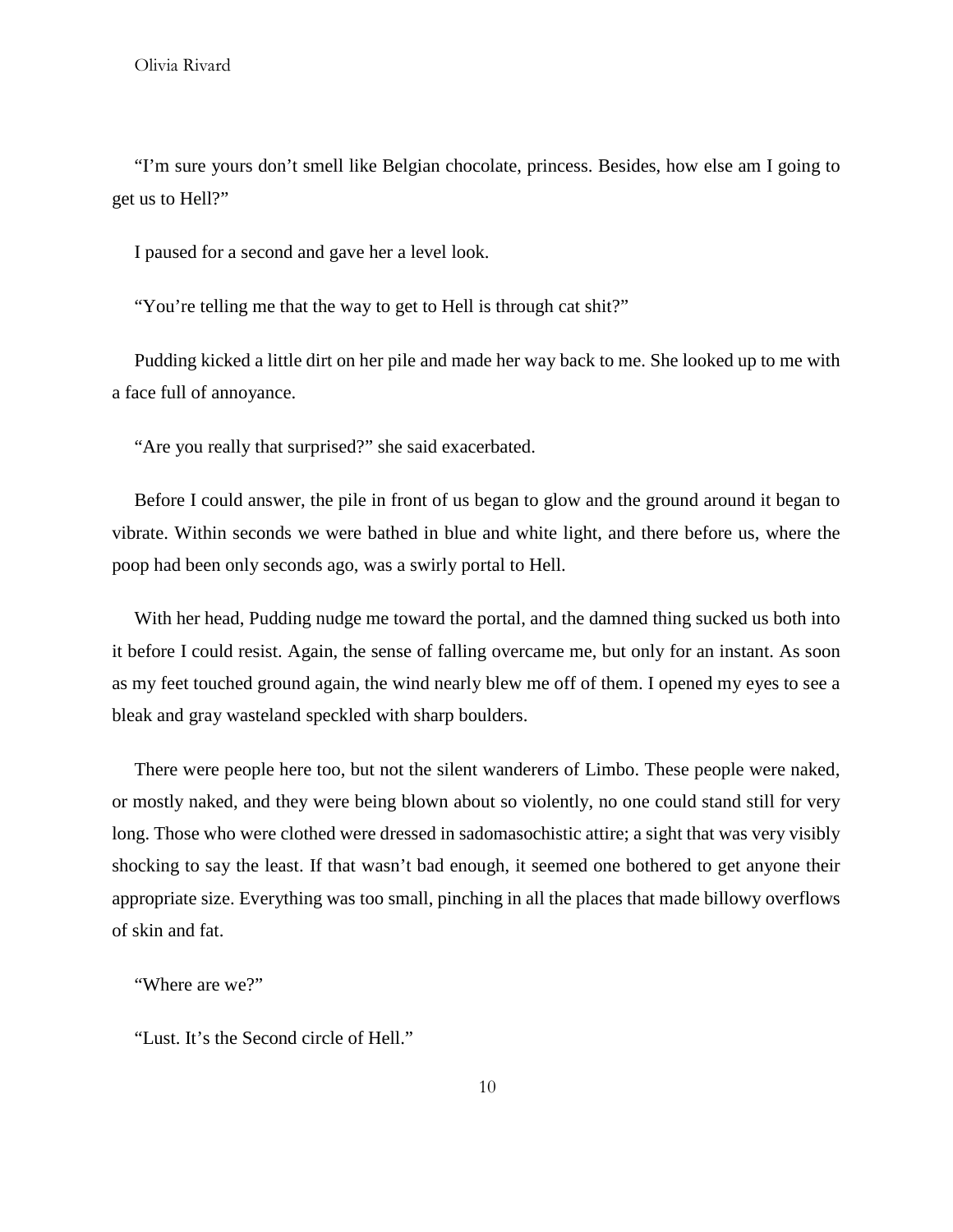People ran toward each other, trying desperately to grope one another or embrace, only to be blown away and smashed against a boulder. Limbs flew everywhere along with bondage leather and blood. However, within seconds, their limbs would mend and their blood seeped back into their veins just in time for them to come to and do it all over again.

"Why doesn't the wind blow us around?"

"Because you don't belong here. You can experience things, but nothing here can hurt you."

"Then why…" I started but was cut off by the sight of an older man, wrinkled and saggy, wearing a pink nighty and argyle trouser socks.

"Hello," he said in a way that made my skin crawl.

He looked me up and down like a piece of candy he wanted to lick. I shuddered and wrapped my arms around myself.

"Bugger off, Senator. She isn't for you," said a voice behind me.

I turned to see what I could only describe as a red and busty demon in a Playboy bunny costume. Her hair was spun up into a bun with little bunny ears poking out. Her skirt was so short most of her ass peaked out the bottom and her blouse cut so low, I think only her pointy nipples held it up. In her hand she held up a silver tray with several bottles of Poors Light.

She took one off, handed it to the man, and blew him a kiss. The kiss sent him flying backwards until he landed hard against a rock with a smile on his face. The beer bottle and his skull splatted against the stone in a spray of amber and blood.

I winced and then marveled as his body began to regenerate itself.

"Sorry about that, love," said the busty demon holding the tray of beer. "The ones who bring their own costumes are always the worst. Sneaky things."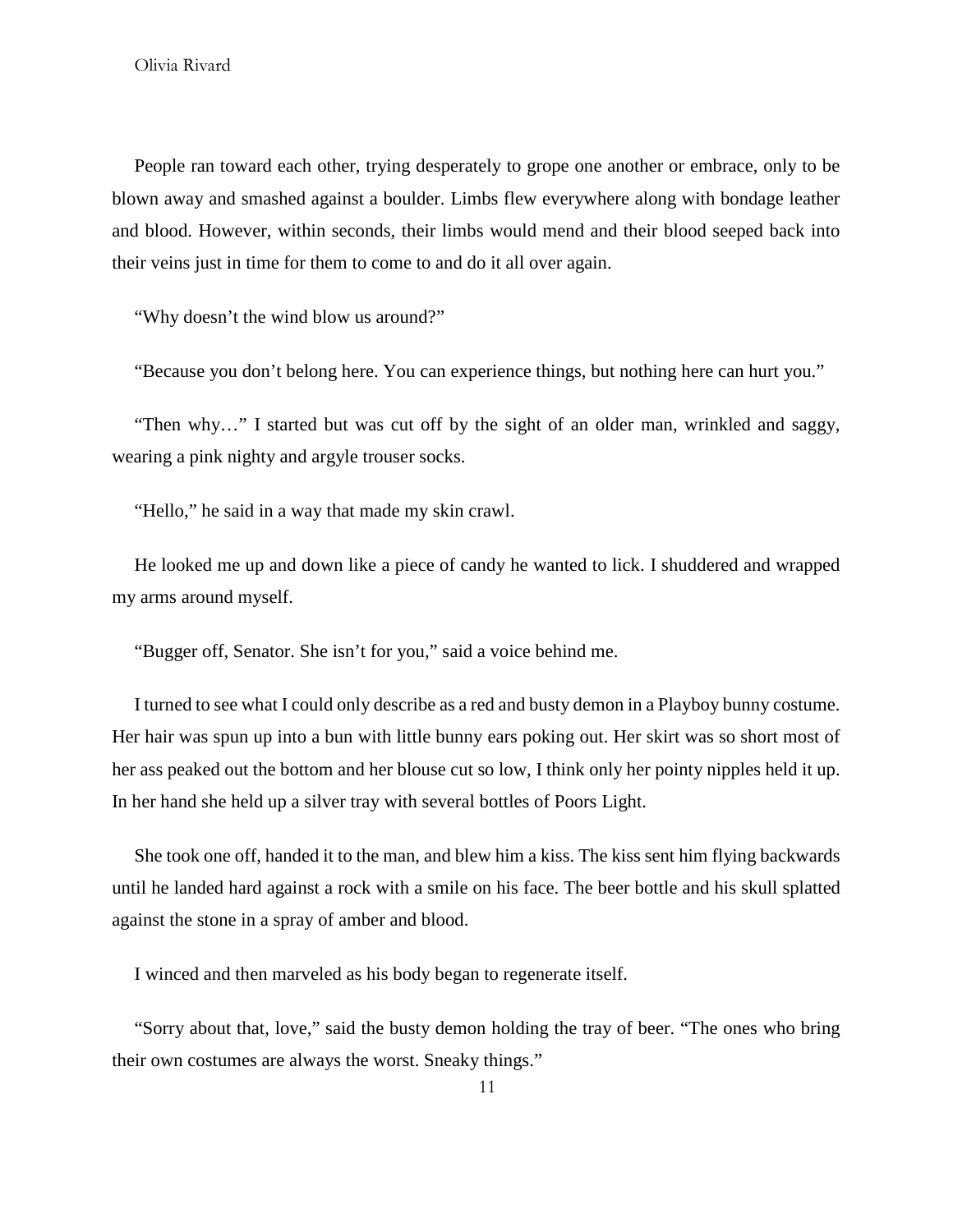"That's alright," I said carefully.

She looked down at Pudding, and they nodded at each other.

"Hey Pudding. Out of body experience? Mostly dead is she?"

"Yep. Full tour."

"Too bad," said the demon wiggling her hips. "She looks like she'd be fun."

"Not hardly," retorted Pudding.

"Full tour?" I repeated as I looked down at Pudding.

"We've gotta get going. See you, Bettie," said Pudding as she pushed me along.

We said our farewells and Pudding and I made our way through the landscape. I kept quiet until we were out of earshot from everyone.

"Spiritual bitch animal, huh?"

"What do you mean?" asked Pudding innocently.

"If you are a psychic manifestation, why did she know your name?"

"Ah, the wiz kid catches up."

"You lied to me," I accused.

Pudding didn't even break stride. She just kept walking along.

"Yeah, so. Cat from Hell doesn't normally inspire a sense of trust."

"So, you brought me here under false pretenses."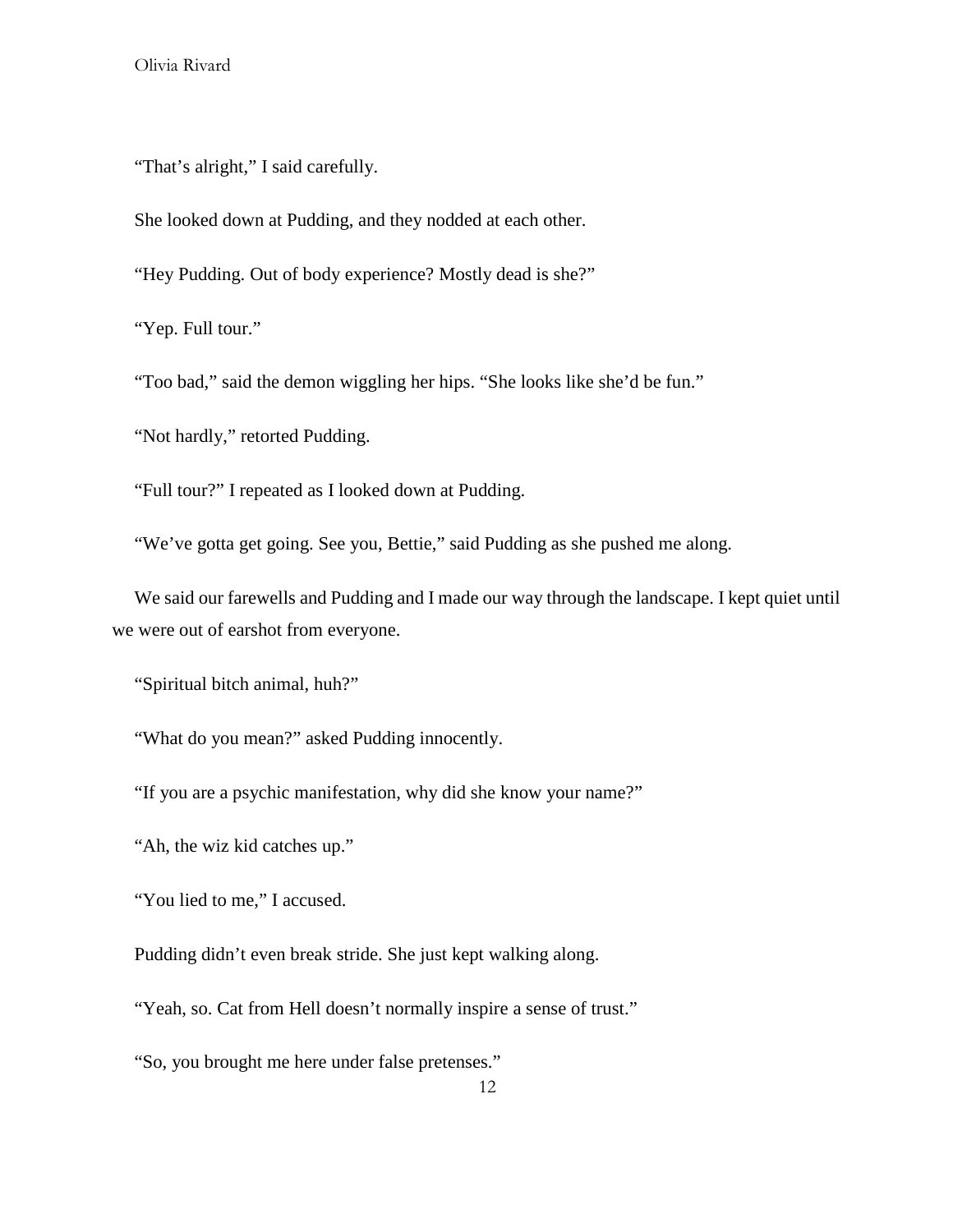She stopped and looked up at me again as though she couldn't be more annoyed with me.

"Does it matter?"

I opened my mouth and almost said yes, but nothing came out. She had a point. I would be here anyway. I shut my mouth again without a word and moved on in silence.

Everywhere we saw beautiful demons, male and female, dressed provocatively and enticing the poor people around them. Men and women ran to them only to be blown into the nearest rock. All of the demons had trays of Poors Light.

"What's with the beer?"

"Poors Light is one of the official sponsors of Hell."

"Hell has sponsors?"

"Girl, everyone has sponsors these days."

"But why…"

"Look, say you're in Hell, thirsty and desperate. Then, you are handed a cold bottle of something. Wonderful! Thank God! You are elated until you take a swig and realize its Poors Light. Think of the disappointment. Imagine the horror of a mouthful of piss water beer. Going thirsty would be better. How could Lucifer say no to something like that?"

I thought about it for a second, and remember a few regrettable parties in college. Eventually, I nodded in agreement. Cat had a point.

"This looks like a good spot."

Pudding began circling an area and digging another hole.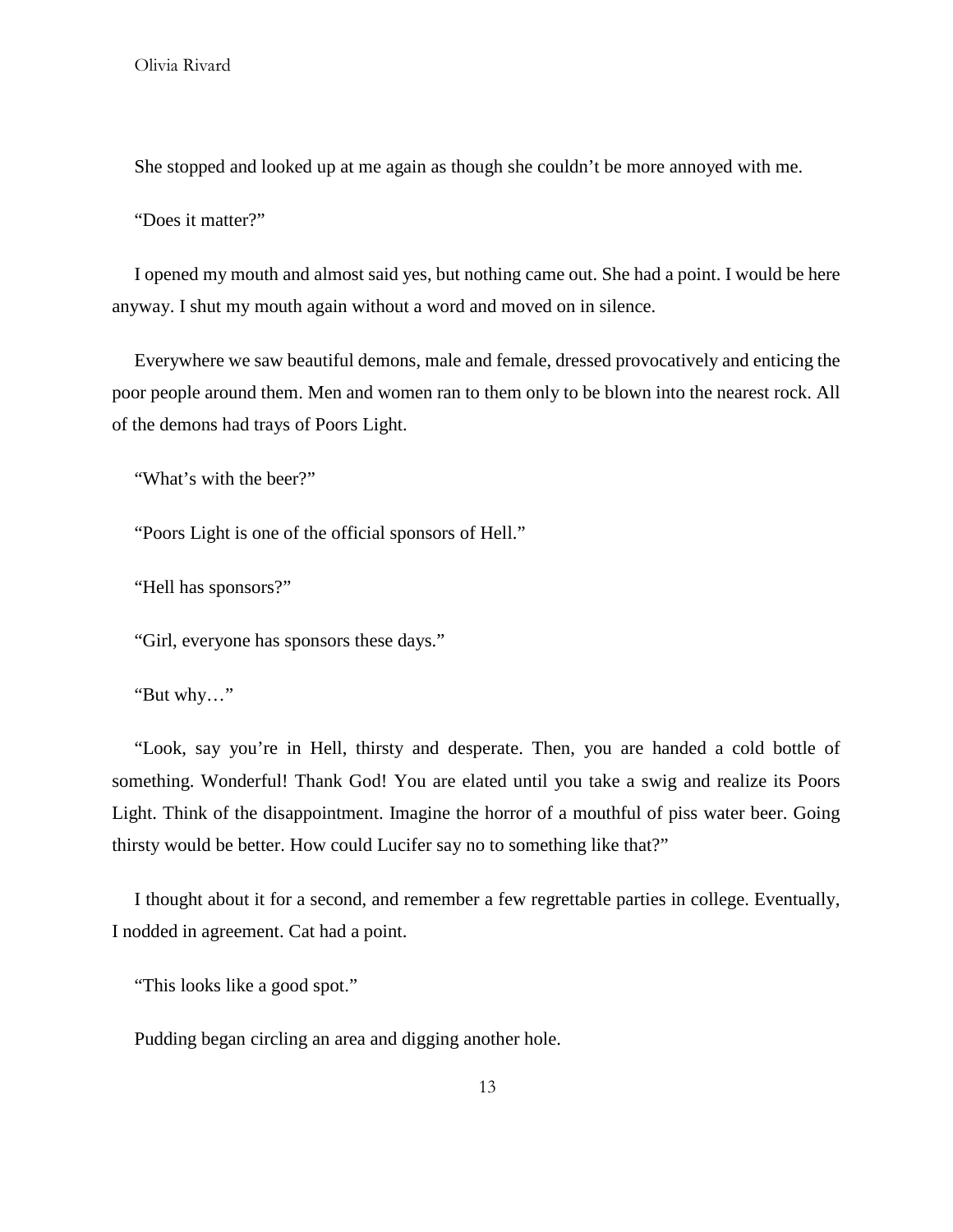"Oh no, not again."

"Relax," she said.

She squatted and peed in the little hole, much to my relief. The portal opened much like it had the last time, and we fell down into it.

When the light cleared, we seemed to be in a vast snowy tundra. Freezing rain, hail, and snow bombarded the people here. The snow wasn't real snow though. It was black like falling flakes of oil. Most of the people were grossly overweight and immobile in large drifts of black snow. Demons walked about in chef's aprons carrying trays of donuts, ice cream, and large vats of processed cheese. They randomly selected an immobilized person and forced food down their throats. The tortured soul screamed under the smothering muffler of sugar and liquid cheese.

"Where are we?"

"Gluttony."

"How many of these do I have to see? I don't belong here either."

"Right you are, but like I said before, you are signed up for the full tour."

We walked in silence for a while, passing a section of people not immobilized by food but by drunkenness. The demons poured bottle after bottle into them with no escape in sight. They laid about unable to ever get their footing to run away.

"I'm not a bad person. I never did really bad things. Why are we here?"

"Hell isn't all about totally bad people. It's about people who let some vice keep them from living a good life. Be good to others, love your kids, be nice to animals…stuff like that. Very few people here are all bad. Most just lost a bit of themselves for some reason and filled it with something else until their scale tipped against their favor."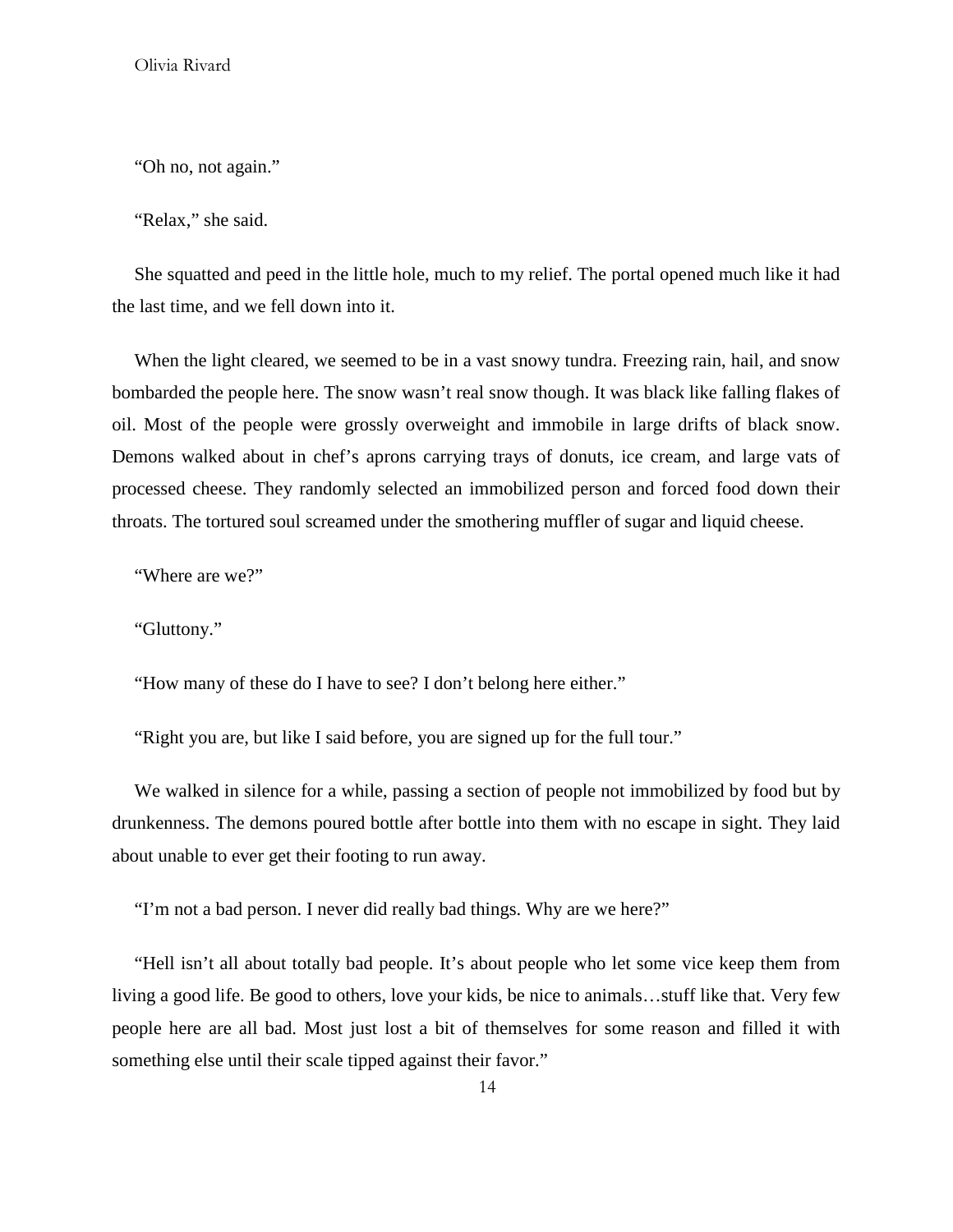"What about people like Hitler?"

"Oh, he's here. People like him are different, they get special punishments. Hitler is doomed to tour several of these levels and experience different tortures every time. We might see him around today. Last time I saw him, he was swimming in the sea of boiling blood with a pineapple stuck up his ass."

"There's a sea of…"

"Ah, here we are," said Pudding as we turned a corner.

I stopped in my tracks as fear trickled down my body like a constantly running faucet. There was a huge, furry mass in front of us up curled up in the snow. The thing smelled like wet dog, and the mass heaved up and down with every deep breath the creature took. It was a mountain of fur. I wanted to run but was immobile with terror.

"Hey! Wake up, you lazy, mange-covered, glorified Chihuahua," shouted tiny Pudding to the giant thing.

It snuffled and twitched. Two giant paws stretched forth as not one, but three heads rose out from underneath them. The creature was definitely a dog, but unlike any dog I had ever seen. He was huge and each one of his heads resembled the largest Rottweiler I'd ever known. When one of his heads yawned, his breath smelled like an old carcass and his eyes opened with flames behind them.

The beast looked us over, and I waited to be eaten. My body braced for the violence.

Instead, two heads looked lazily at us while the other turned around to gnaw at his hind leg. The flames behind his eyes seemed to simmer to only embers when he recognized Pudding.

"Oh, hey."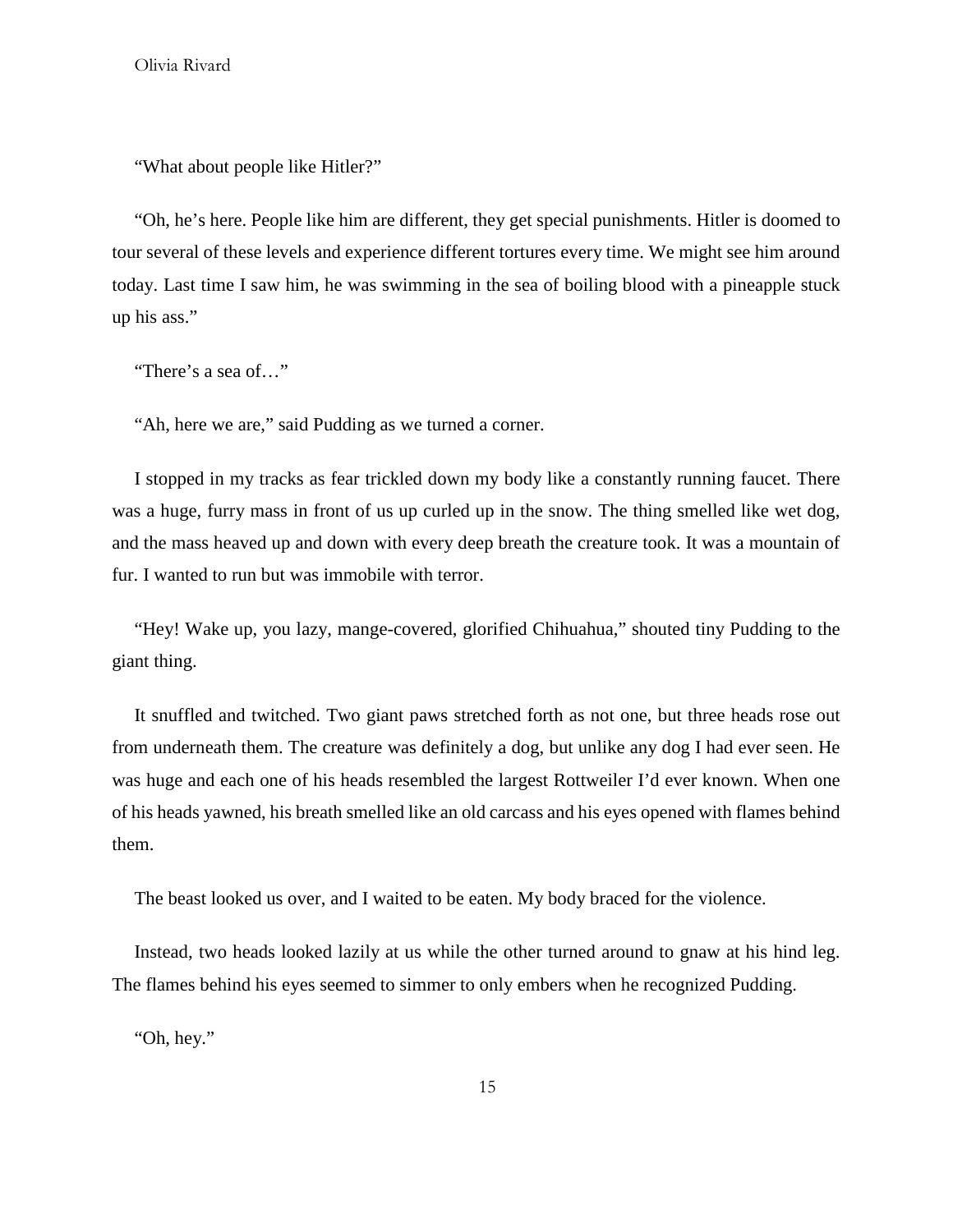"Hey yourself."

"That one yours?"

One giant dog head tilted toward me and sniffed.

"Yeah. Full tour."

"That's a pity. She smells all scared and warm."

I resisted the urge to urinate down my leg.

"You're not exactly a pleasant site, Cerberus. Can we use your portal? I'm all tapped out."

The massive beast huffed and slumped to the ground heavily, causing the floor beneath them to tremble. Pudding didn't seem to flinch.

"I suppose. It's a slow day. But don't say I never did anything for you."

We walked past the enormous thing and into his den. I shivered as adrenaline told me to run, but my better judgment had me walk slowly in pace with Pudding. It smelled like an entire slaughter house worth of waste in the there. Blood splattered the walls and bits of bones and flesh piled up in heaps. And of course, in the middle of a pile of dung sat a massive portal. I held my breath, and we passed into the next level.

The next level was for Greed. Spenders, hoarders and tight wads moved about a barren desert pushing boulders for no discernable reason. Those unwilling to spend limped around in nude, emaciated bodies while the hoarders and spenders were loaded down with too much clothing and bags upon bags of worthless junk. They had oversized bodies that kept them from moving without a lot of panting and sweating. I thought of every shopping binge I ever had and shuddered.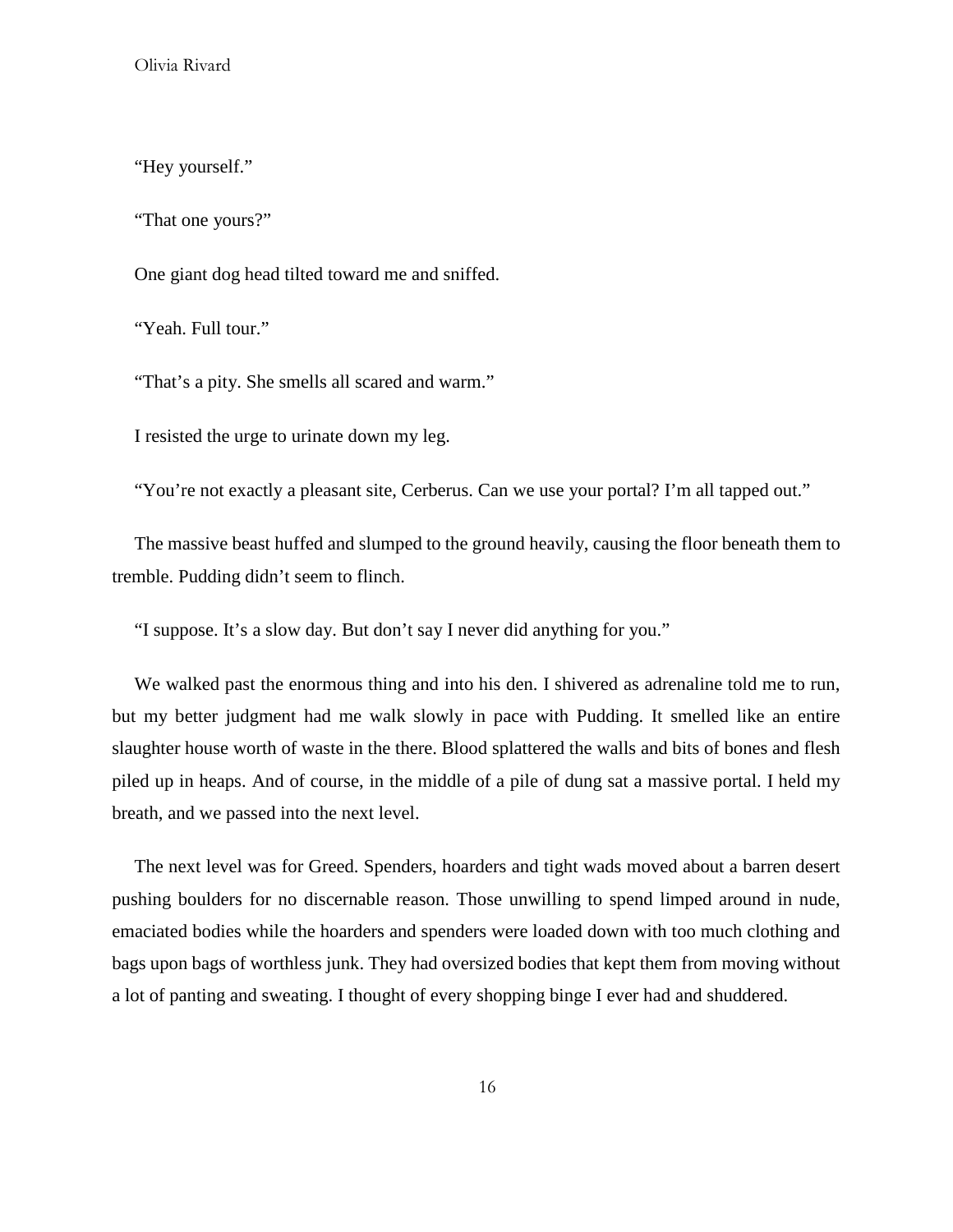Demons here roamed in couture and fine white robes that blew perfectly in some disembodied breeze. They took pleasure in either adding to or taking away things from the people pushing the boulders. Of course, beer was everywhere and in good supply.

A quick cat fart dropped us in a giant lake which seemed to have no end. I treaded water while Pudding balanced precariously on my head. Her claws dug into my scalp as she shifted her balanced, trying to not get wet.

"I fucking hate Anger."

"This is Anger?"

She raised a paw, and a large wooden boat piloted by a cloaked gondolier came to our aid. Pudding leaped to the boat and began immediately licking her fur while I struggled to haul myself in under my own steam. When I looked back into the water, I saw the others that I hadn't seen before. Scores of people with faces in a constant state of fury swam around us like sharks. If any of them got near another one, they would attack each other with a brutality that was jarring.

I looked back to my companions on the boat and noticed that Pudding was completely dry.

"How did you do that?"

"Check yourself," she said dismissively.

I did and found out that I too was dry. Patting my clothes for extra assurance, I discovered that everything on me was dry as well.

"How is that possible?"

"I told you. You don't belong on these levels. They can't affect you. That's why they didn't attack you and why you don't stay wet."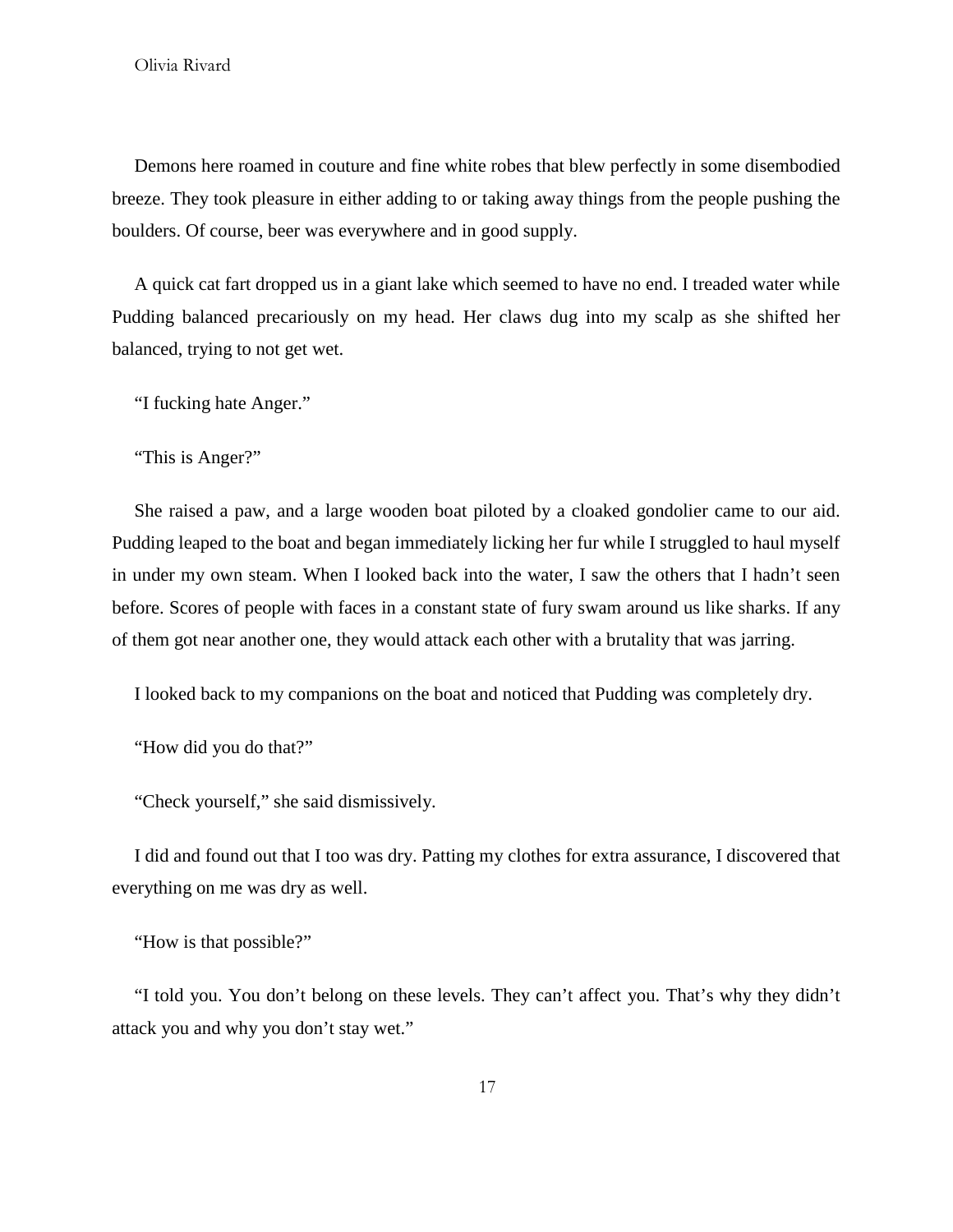"How far are you going?"

This came as a shock to me as the voice that said it was smooth and kind and from no direction in particular. I looked around us and realized that I hadn't noticed or acknowledged the gondolier until that moment. The gondolier, of course, was a fully cloaked skeleton. He was looking down at Pudding. I only knew because his skull was pointed at her.

"A full tour," she said.

The skull looked back up at me and opened his mouth.

"That's rough," said the disembodied voice.

"Okay, I've had enough. Why am I here? What is this full tour business? If I'm dead or mostly dead, why am I in Hell? I mean, I'm no saint, but I'm a good person. Whatever epiphany I'm supposed to have here is lost, okay."

Pudding and the gondolier looked each other for a moment and then back at me.

"She really is a full tour, huh?"

"Yep," said Pudding sadly. "Think you can give us a hand with the next portal?"

"Sure. Why not?"

The skeleton bent over the boat and farted loudly. A swirling portal appeared just off the side. I tried really hard not to wonder how a skeleton managed to fart. Enough had happened to me already, and that one would just give me a headache.

Pudding said a quick thanks and leaped into the portal.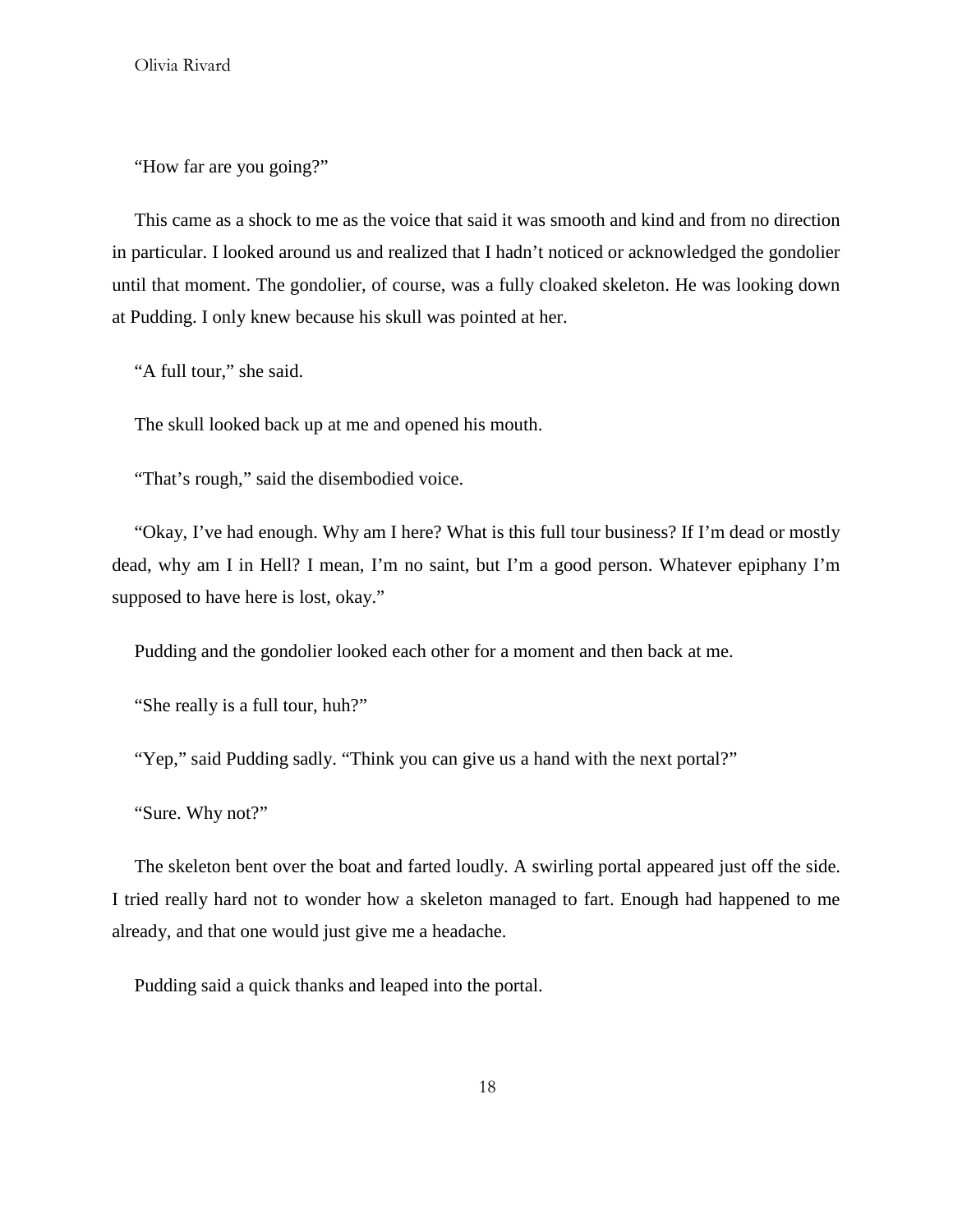I made a motion to follow her with a loud sigh when the gondolier stopped me. He looked into my eyes like he knew something I didn't. Rather his empty skull sockets looked like they knew something I didn't.

"I am very sorry about all this. You know, it's easier than you think to end up here. But, you have a chance. Remember that."

Oddly enough, his disembodied voice sounded very sincere. I softened and smiled at him. This skeleton man was somehow strangely sweet. He reached inside his robes.

"Can I offer you a room temperature Poors Light?"

"Uh, no thank you."

He nodded.

I smiled again before I jumped into the portal.

The next level was Heresy. The ground was solid stone and people were being burned alive in their own personal open graves of fire. Snake haired, winged demons walked among the tombs, occasionally stabbing one of the burning people. A few bored looking demons roasted marshmallows over a couple of writhing sinners.

"I think the screams give the marshmallows the best flavor. That's why I always pick the screamers," said one demon to the other as she rotated her snack over the open flame.

The other demon shrugged. Apparently, he hadn't noticed a difference.

Oddly enough, the Heresy level was not as populated as I thought it might be, and I mentioned as much to Pudding.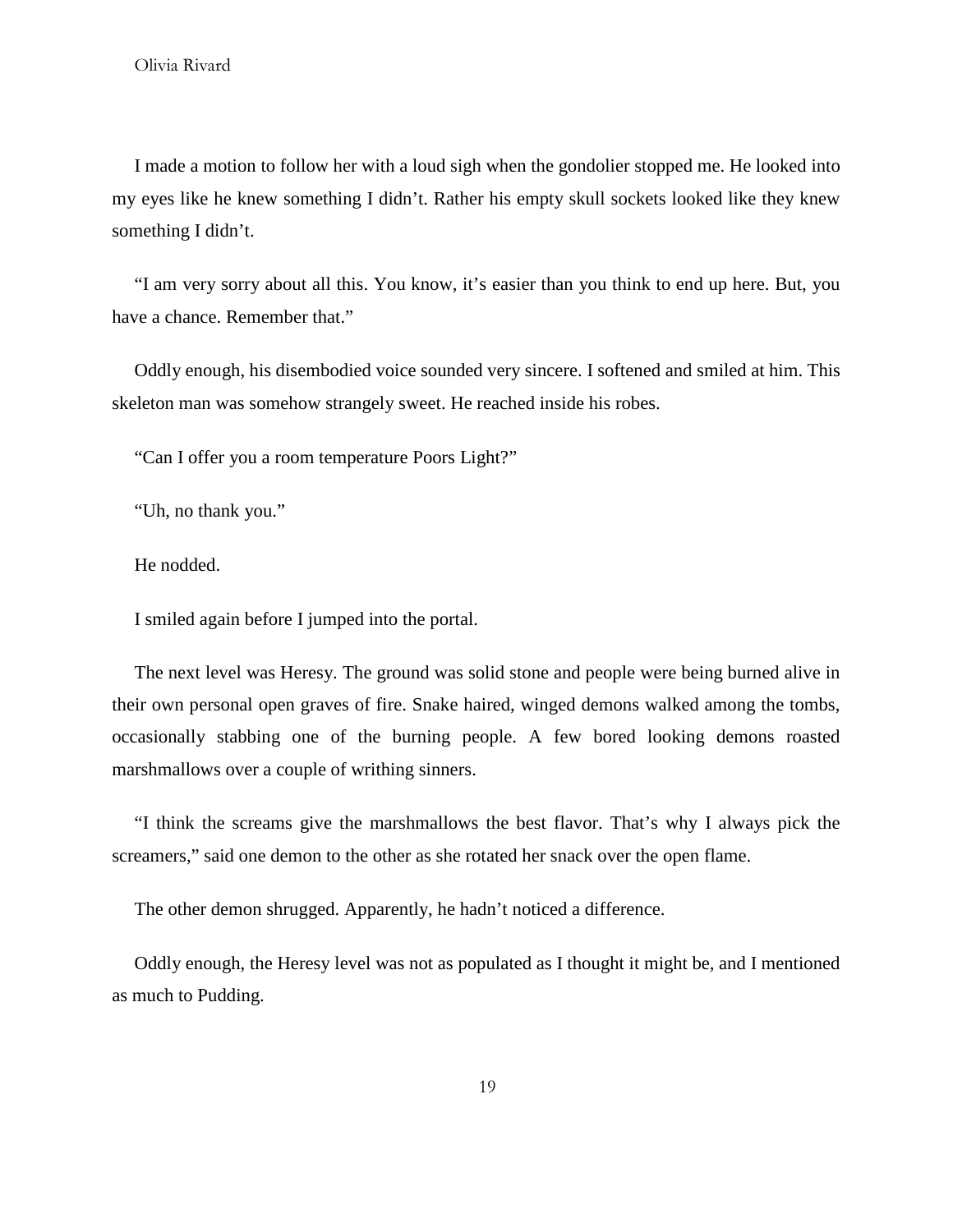"Yeah, that's because no one religion is right and others wrong. If you are a good person and believe in whatever, you're fine. This place is for people claiming to be God or God's best buddy to make a buck or steal your virginity. TV evangelists and cult leaders. You know the kind, douchebags."

I looked around and saw a man in a three piece suit and perfectly shellacked hair. He burned over and over again, but his perfect hair helmet and eye liner never singed. The apathetic demon was roasting his marshmallows over that one.

The next level was Violence. I had to cover my eyes for that one. Tyrants and robbers were forced to swim in a sea of boiling blood. People were chased over burning sand by dogs. Unspeakable acts of violence happened all around us while Pudding led me through the carnage. I wanted to cover my ears so as to not have to hear the acts as well, but Pudding wouldn't let me. She allowed me to have my eyes covered up until we reached a forest and the sounds of violence had dissipated.

"Oh Danny, open your eyes. You have to see this one."

I did so and saw a tree in front of us. The tree seemed to have a face, a sad face. There were other trees around us with faces.

```
"What's this?"
```
"It's Hitler."

"What?"

"Look at it closely."

I did even though the tree tried to not make eye contact with me. After a little while of staring, I could see the resemblance. It did look like Hitler, little mustache made of moss and everything.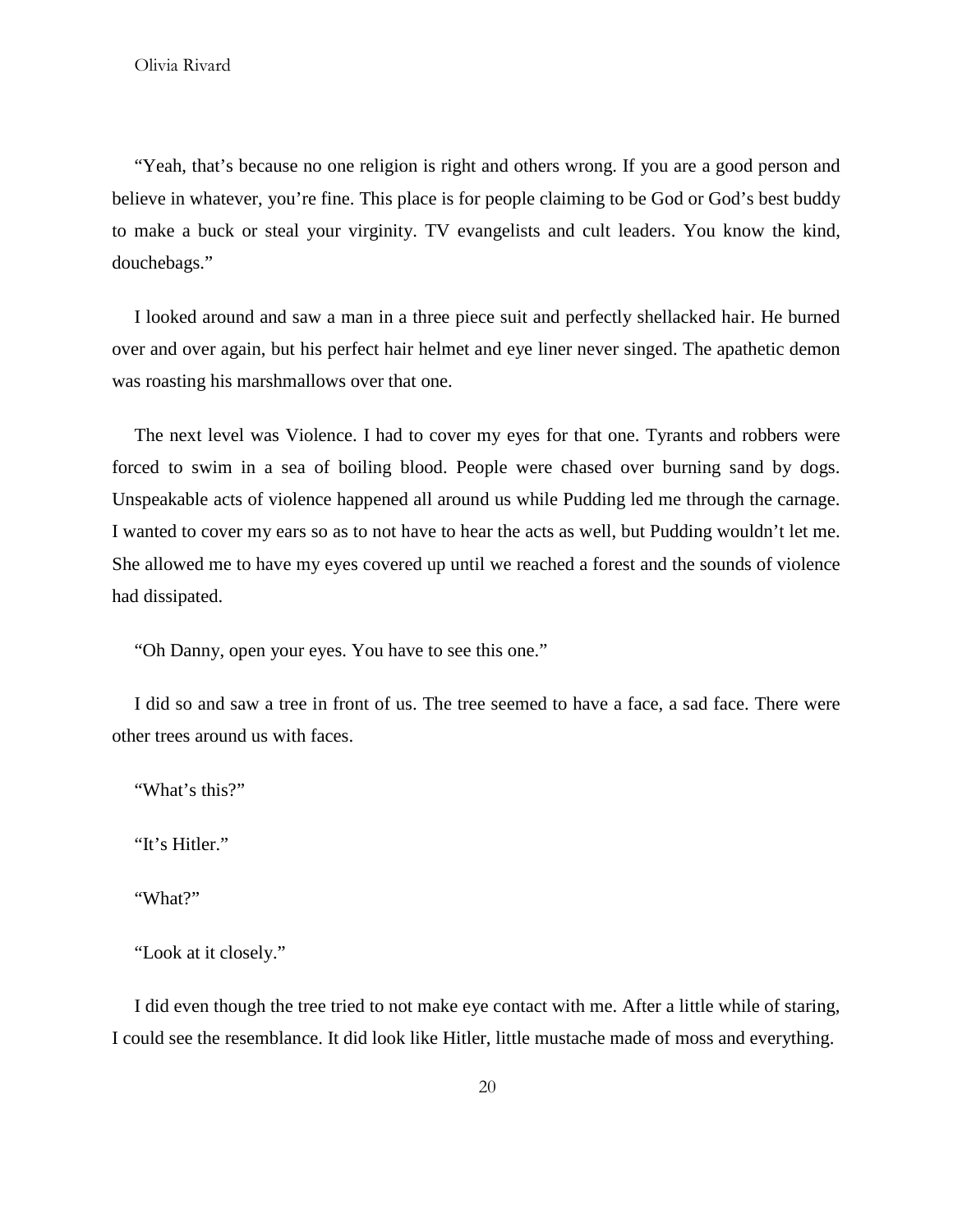"I don't understand."

"This is the suicide forest."

"The suicide forest?"

"Yeah, if you're a suicide, you get to be a tree here. Looks like that's where he is on his misery tour today."

I looked around at the forest. Each tree had a face of some sort. You could hear some of the violence in the distance, but overall, it was peaceful. The trees swayed back and forth with downcast glances and stares to a rhythm no one but they could hear.

"It doesn't seem so bad."

"It's not unless you were a shitty suicide like him. If you just killed yourself, you're a tree here, kind of sad but serene. However, if you killed millions of others too…"

"Then what happens?"

Just then, we heard squawking and three huge, big busted harpies swooped in from the sky and landed on the Hitler tree. He started screaming something in German while they clawed and ripped at his limbs and bark mercilessly. They pecked and scratched and gouged his eyes and he wailed, helpless and with no hope of rescue.

"Ha! Get 'em, girls!"

Pudding laughed and egged the harpies on. I winced and tried to look away, but by the time I started to move, Pudding had peed on the base of the Hitler tree and a swirling portal was now there for us to exit that horrific place. We jumped in without a moment of caution. Anywhere had to be better than that place.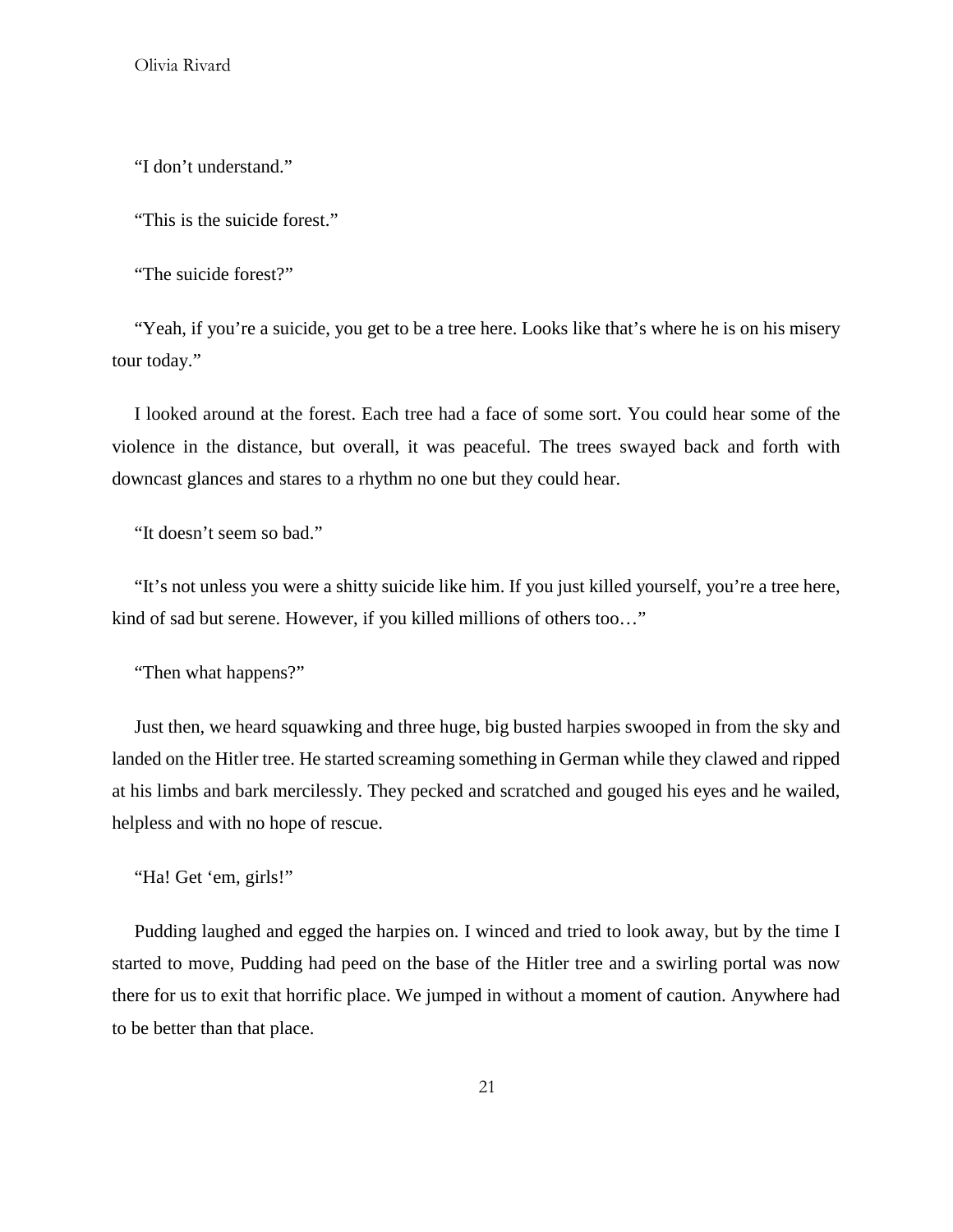Fraud was our next stop. It was an endless desert where people sat buried up to their chests in scorching sand. The blazing heat all around them baked them relentlessly. These were dirty politicians, false diviners, prophets, thieves, pimps and seducers. They all roasted together. Some seemed to burn like wild hot fires, while other singed slowly. I imagined that their level of heat was directly connected with how bad their crimes were.

I didn't ask Pudding. Even though I could feel no heat, just being there made me exhausted and thirsty. I knew I could speak, but the idea of opening my mouth made me wince. This place was painful even to look at as a visitor. Before we moved on, a burned black, spindly demon offered me a Poors Light, and I politely declined with a shake of my head.

The next level was frozen. When we landed, I felt cold all over. Chilled to bone as the saying goes. What a difference this place was from the last one. When I breathed out, it hung visible in front of me for a long time.

"Where are we now?"

"This is the ninth circle, Treachery."

"Wow, it's so different."

"Yeah," said Pudding, sounding sullen.

We passed people as we walked, all were frozen in ice. Some were completely frozen, while others only partially. A few people were even frozen upside down. One of those wore old clothes and had a beard.

"That's Judas."

I nodded. It felt like I was looking at a display in a museum.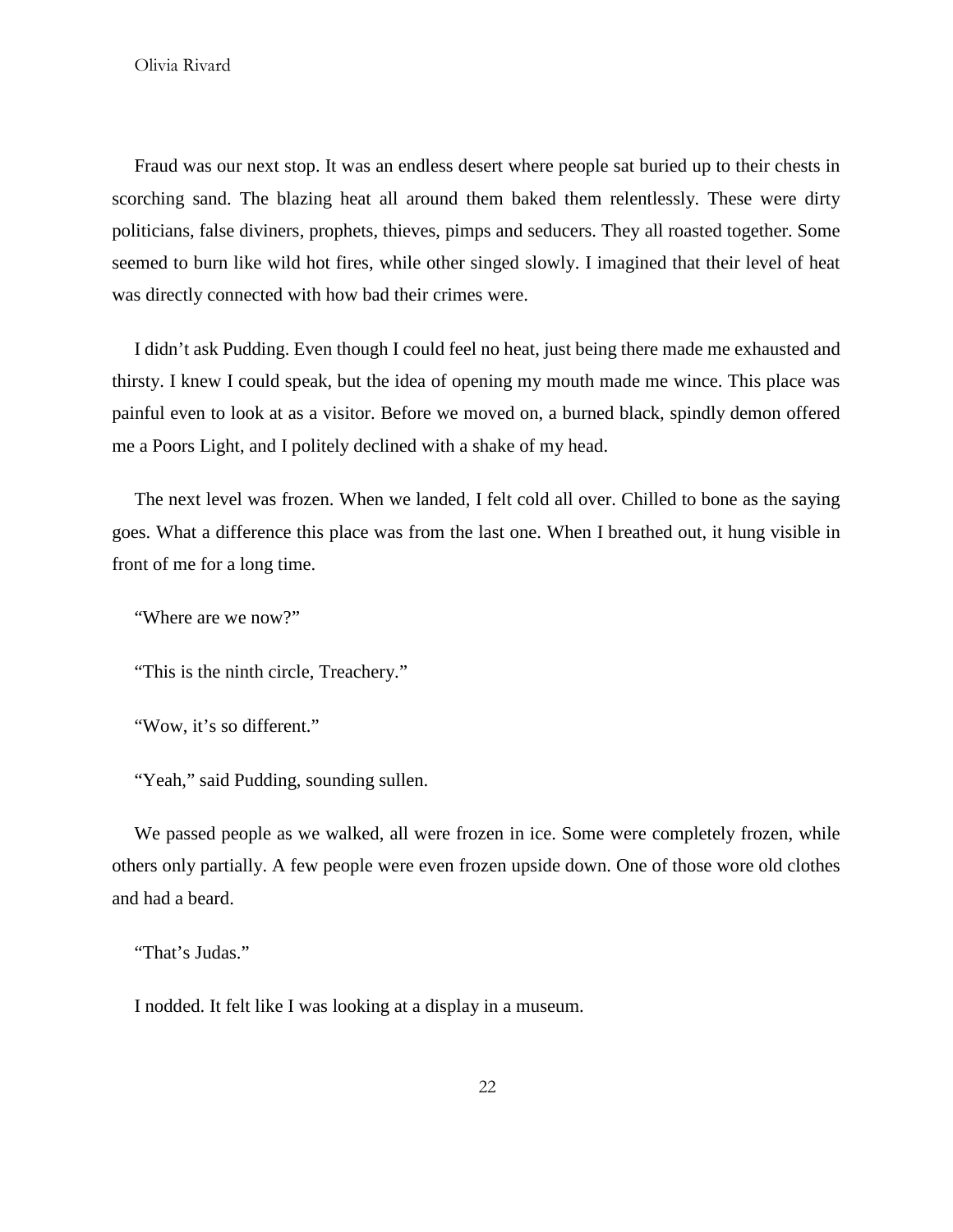We walked a little further until we came to a man in a toga, partially frozen in place. His face, shoulders, and one arm was free, but the rest of him was encased in ice. His trapped hand held a knife and it was covered in blood. He waived at us with his free one.

"Hey, Pudding."

"Hey, Brutus."

"Full tour?"

"Yeah," she said again, hanging her head.

She seemed so suddenly somber.

We came upon a beautiful man. I say man because he looked like a man, but he was colossal, like Michelangelo's David. He was frozen to his waist, and his large chest rose and fell as he slept against the rock behind him. His curly blond hair fell over his handsome face, and even though I couldn't see his eyes, I was certain they were lovely. This guy could've been on a romance novel cover.

"Who's that?"

"It doesn't matter."

I looked at the cat puzzled. She seemed so solemn all of the sudden. The snarky, wise-cracking cat seemed to be gone. I shivered a little and hugged myself for warmth.

"Is it time to go on? It's getting chilly."

Pudding looked up at me with a face full of sorrow. Her eyes pleaded with me for something I could not understand.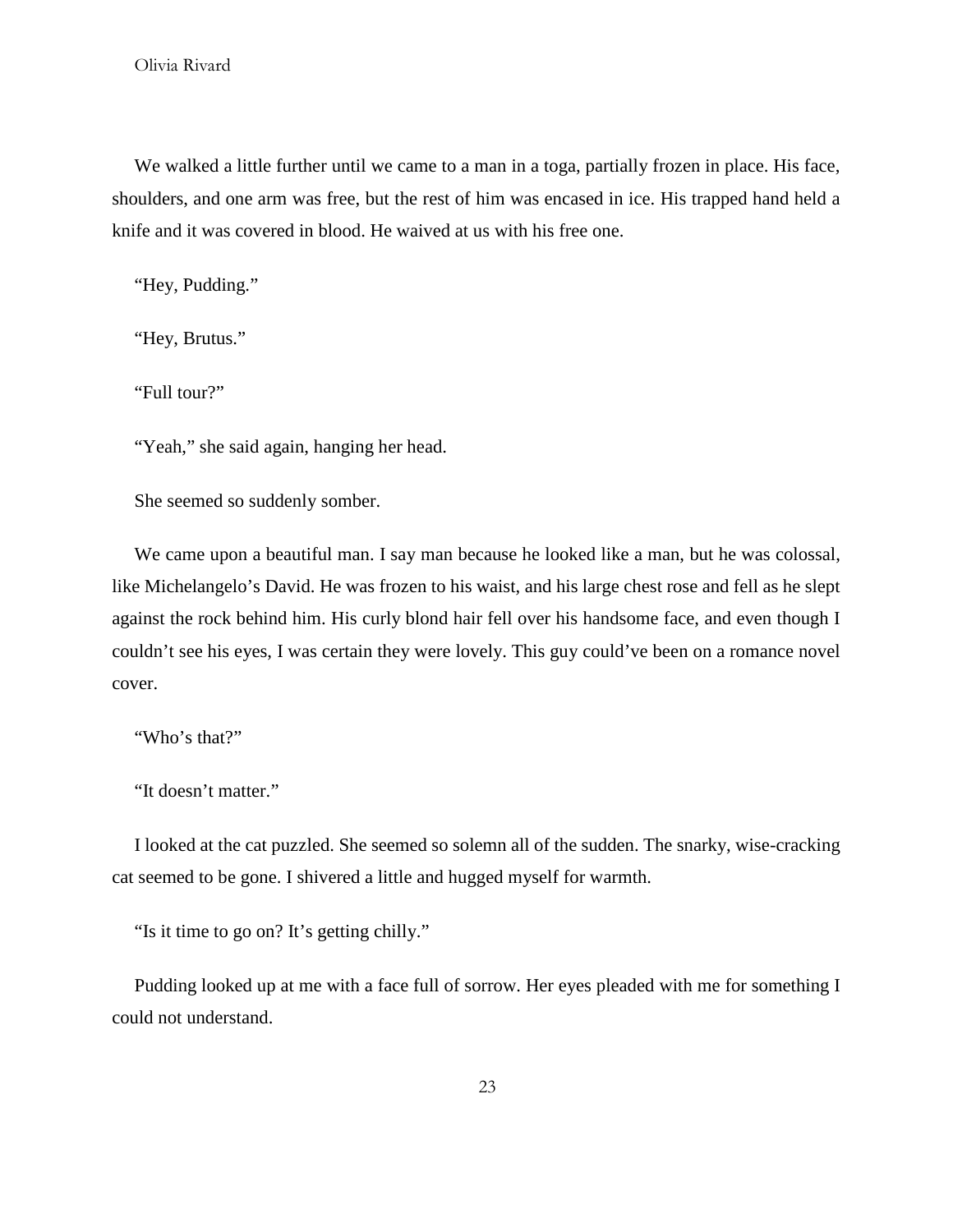"This is it. End of the line."

"There's only nine levels?"

"Yes, only nine," she said as she looked down at her feet.

I shivered again and hugged myself tighter. My feet suddenly began to freeze. No, they weren't just cold, they were frozen solid. They were freezing to the floor.

I looked down to see that ice had completely frozen over my feet, sending little spines of pain into my toes. Looking at Pudding's face, it hit me. Treachery. I could feel the cold. This place could affect me. This place was for me.

"No! Pudding, help me!"

"There isn't much I can do, Danielle."

"But Treachery? That's not me. Who on Earth did I betray?"

Panic filled my chest and my teeth began to chatter as I felt the frozen ice start to climb up my legs. I scrambled to escape, but I couldn't move.

"That I can show you," said Pudding as she looked over her shoulder.

A young girl suddenly appeared then next to the cat. She had a dark brown ponytail on her head and held a spiral notebook over her chest. She looked familiar, but it took me a long minute to recognize the girl to be me. It was me when I was about thirteen.

"We were supposed to be a singer. We wrote lots of songs, and we promised that we would be a big star when we grew up," said the young me, all innocence and youthful.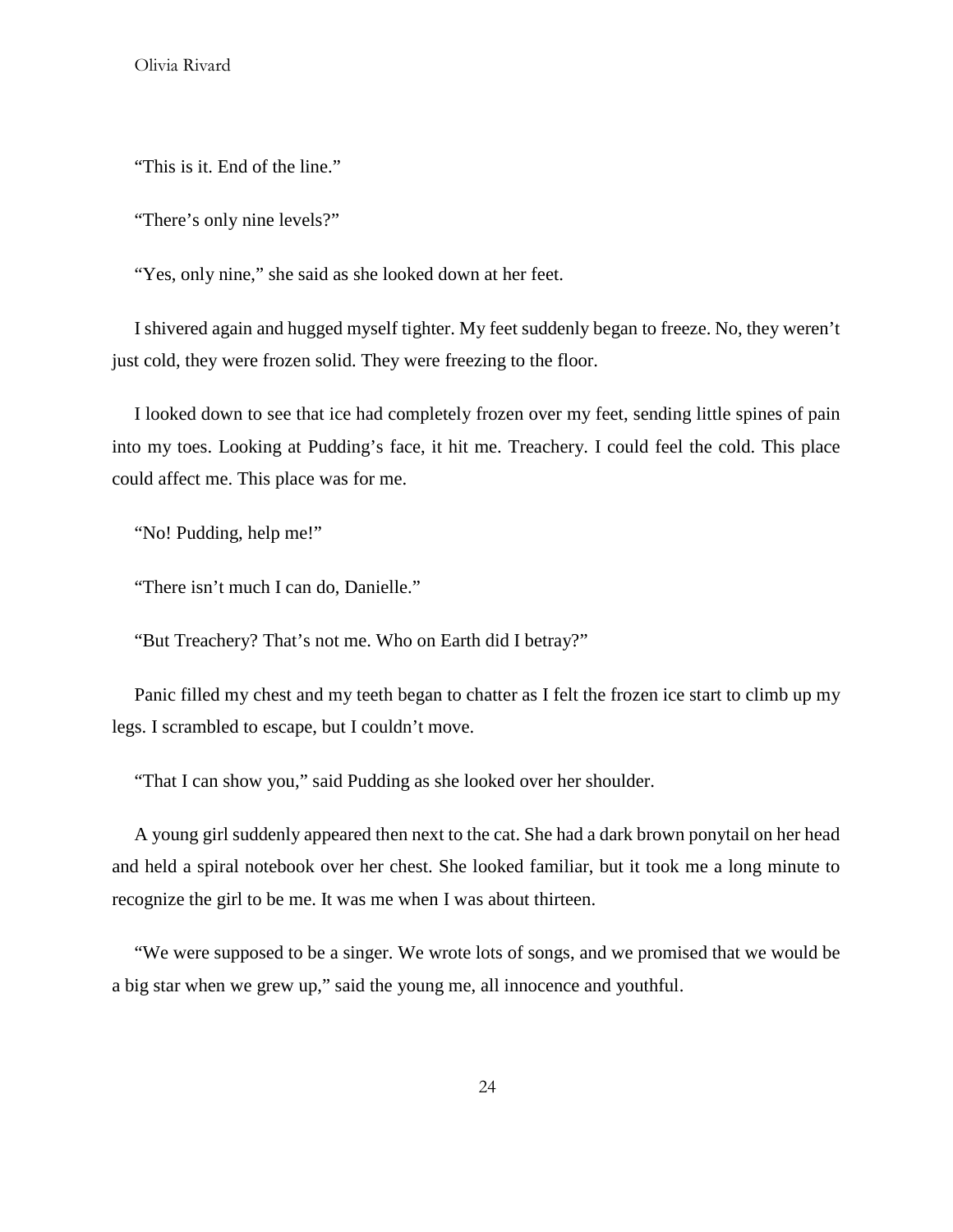My face screwed under my disgust. The ice was crawling up my shins now, freezing every pore of my bare legs. My stomach lurched and flopped with anger. I used to be so very naïve, and now, that naivety was what put me in Hell.

"Why Danielle? We were supposed to be more."

Anger flooded my face, and I could almost hear the rush of blood.

"Because, you little moron, life doesn't work that way. You write some songs, you get a gig or two at a coffee house, but no one comes. No one cares. Thousands of dollars in college debt and rejection, that's what our little dream got us. No screaming fans. No concerts posters with our face on it. Just a whole lot of nothing. Nobody cares about your stupid songs you wrote in that damn journal."

The young, stupid version of me looked heart-broken as her mouth fell open. Water filled her eyes and her lip quivered.

"Y-y-you…you still shouldn't have given up," she said stammering.

The anger exploded from me without hesitation. Years of my struggle bubbled up inside me. After all, it was me I was yelling at. There was no reason to hold back. I might as well tell her what we were in for. Life wasn't like it was in the movies.

"Are you kidding? You have no idea and won't until you are me. A dream is a beautiful thing until no one wants it but you. Then, you have a fucking choice. Either you keep trying, keep putting your bleeding heart out there with no money, or you grow up and get a real job. My job and my office may not be anything special, but it pays the bills and feeds me. I can't believe I'm in the bottom of Hell because of *you*!"

She burst into tears, and I looked down at my legs to see that the freeze had made it up past my knees. I strained my calves trying to move. The tingle numbness of cold was leaking in and telling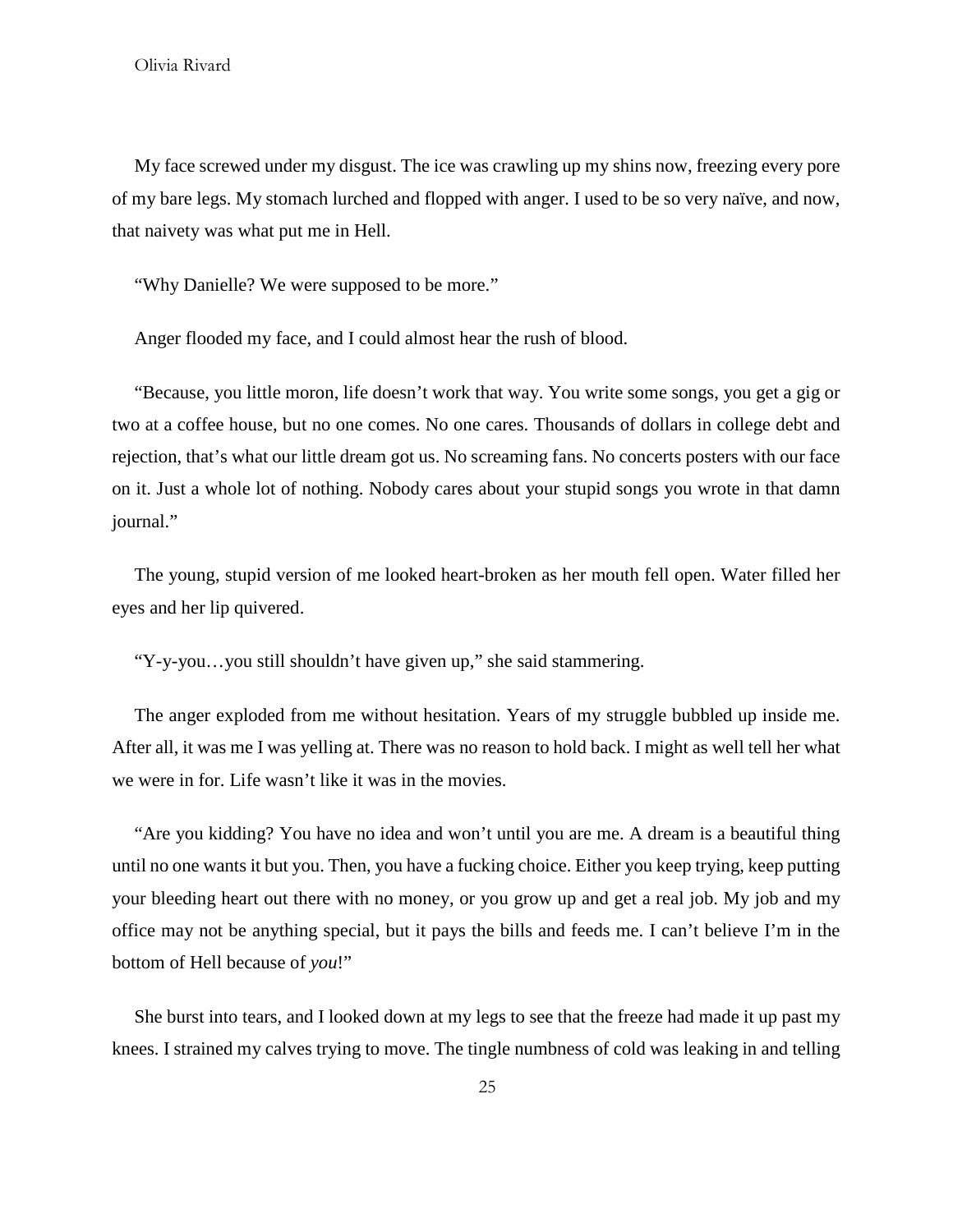my feet they weren't going anywhere. With a frustrated grunt, I reached down to try to pull my legs free with my hands. Still, they wouldn't budge.

Suddenly, Pudding was there at my feet, looking very solemn. She motioned with her head for me to look back up to where the young Danielle was standing. I was still standing there weeping, but I was weeping into the chest of a woman. She had raven hair, like mine, and the look on her face was accusatory. That face I knew all too well.

"Mom?" I squeaked.

"I never knew you to be cruel, Danielle," she said sternly.

"Mom?"

Tears forced themselves to the surface. My mother comforted the young me by stroking her hair. The younger version of me buried her face in our mom's shoulder. Her chest heaved up and down with the sobs.

"Where were you, Danielle? I waited for you, you know," Mom said evenly.

Everything she needed to say was in her eyes. She was always good at that, conveying the unsayable with a look. I remembered how long she was sick. The length of time she took to wither away had exhausted me at the time. That fact stung me now as I stared into her watery eyes. I hadn't been there when she passed. There was a deadline I had to meet, one more important than hers at the time. Shame consumed me like it did every time I remembered her.

"Mom, I…I'm so sorry. I meant to be there. There was this deadline…I thought…I thought I had time," I managed to spit out but the words fell short.

They always did fall short, even when they were only said to the shower every morning, even when they were only thoughts in my mind every night.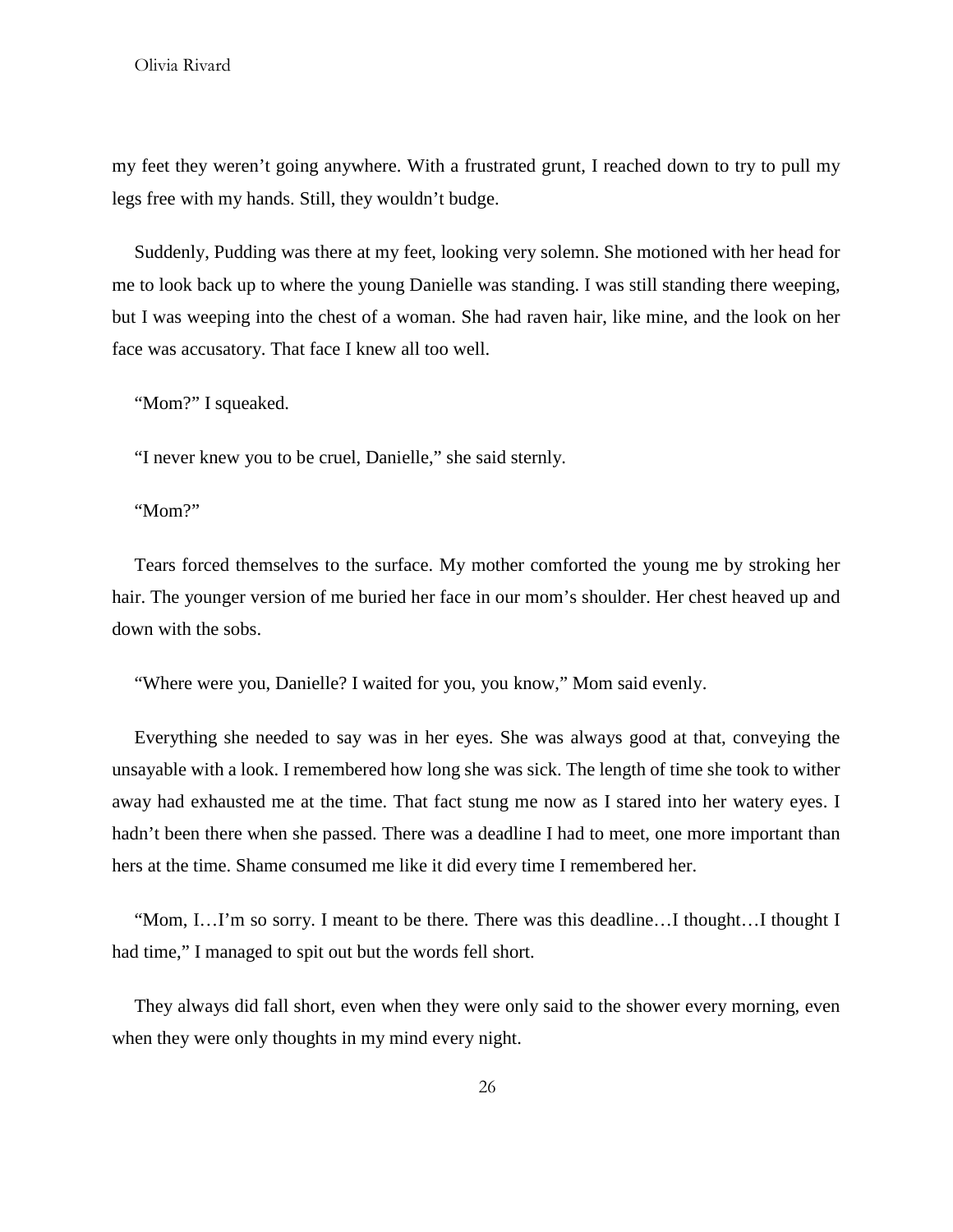I tried to steady myself, but I started crying uncontrollably. The ice was freezing over my thighs now, yet my face was hot with tears.

"It was nice you came for the funeral, honey."

"Mom, I'm so sorry. I'm so so so..."

I was cut off by the sudden appearance of a man next to my mother. He had sandy blond hair that was shaggy around his ears. The man dressed in flannel and denim and had blue grey eyes that pierced me from afar. His presence made me gasp.

"Daddy?"

"Hi, Bug."

"Daddy, but why?"

He looked down at his shoes as if ashamed.

"I miss you, you know. You promised to come see me, but you never do, Bug. I don't mean to be a pest and all, but I'm all alone out there at the lake house. Every summer I get out our fishing gear. I clean the rods and oil the reels. I think, 'this is the year she's going to come.' But you never do, Bug. I miss you."

"Daddy, I have…I'm…busy. My job it's so stressful. I just don't have time. I call."

"You do call, Bug. You do. I just miss your face."

I looked at the group of people in front of me and felt ashamed. My father hung his head and shifted from foot to foot, trying not to show his disappointment. My mother held my younger self, comforting her the way I never comforted her in her last days. The young me wept like a baby at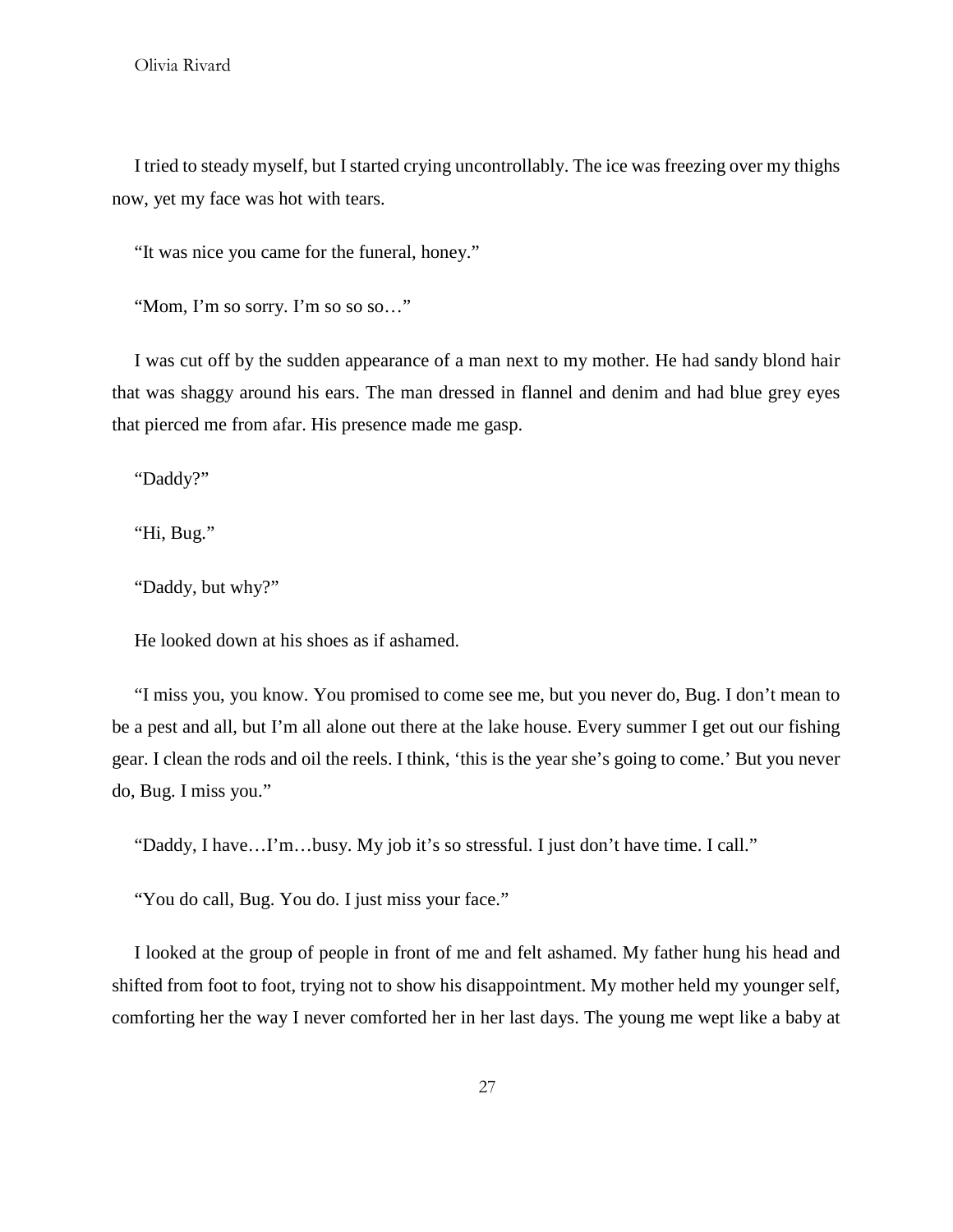my cruelty. I couldn't help but wonder when I had become so callused and cold. When had this happened? When had I lost myself?

"Daddy, I'm sorry. I always meant to."

"I know. You have your big job and all."

He looked so heart-broken trying to be understanding. The tears started again and they just wouldn't stop. It was like an avalanche of water poured out of my eyes. My face, which was hot with the sorrow of it all, started freezing as the hot tears began to crystalize on my cheeks. The ice had crept up to my stomach, and my very organs felt cold.

That's when I noticed him. Not my dad or Brutus, but the colossally beautiful, frozen man just behind my family. He was smiling. Slowly, his eyes opened and he sat up straight. His smile ended my tears because the maliciousness in it was so frightening. He laughed then, and it rumbled the very walls around us. The golden locks fell around his shoulders.

The freeze covered my breasts, and I felt the chill around my heart.

"Who is that, Pudding?"

"Who do you think?"

"No," I said, only glimpsing the idea of what was next.

Lucifer raised his enormous hands over my family, and with one giant motion, he crushed them beneath his palms. Once second they were there, and the next, only the demon stood before me.

"No!"

Before I could react anymore, there I stood before me. By that, I mean the exact mirror image of me was standing face to face with me, looking very sad and serious. Then, a terrible grin spread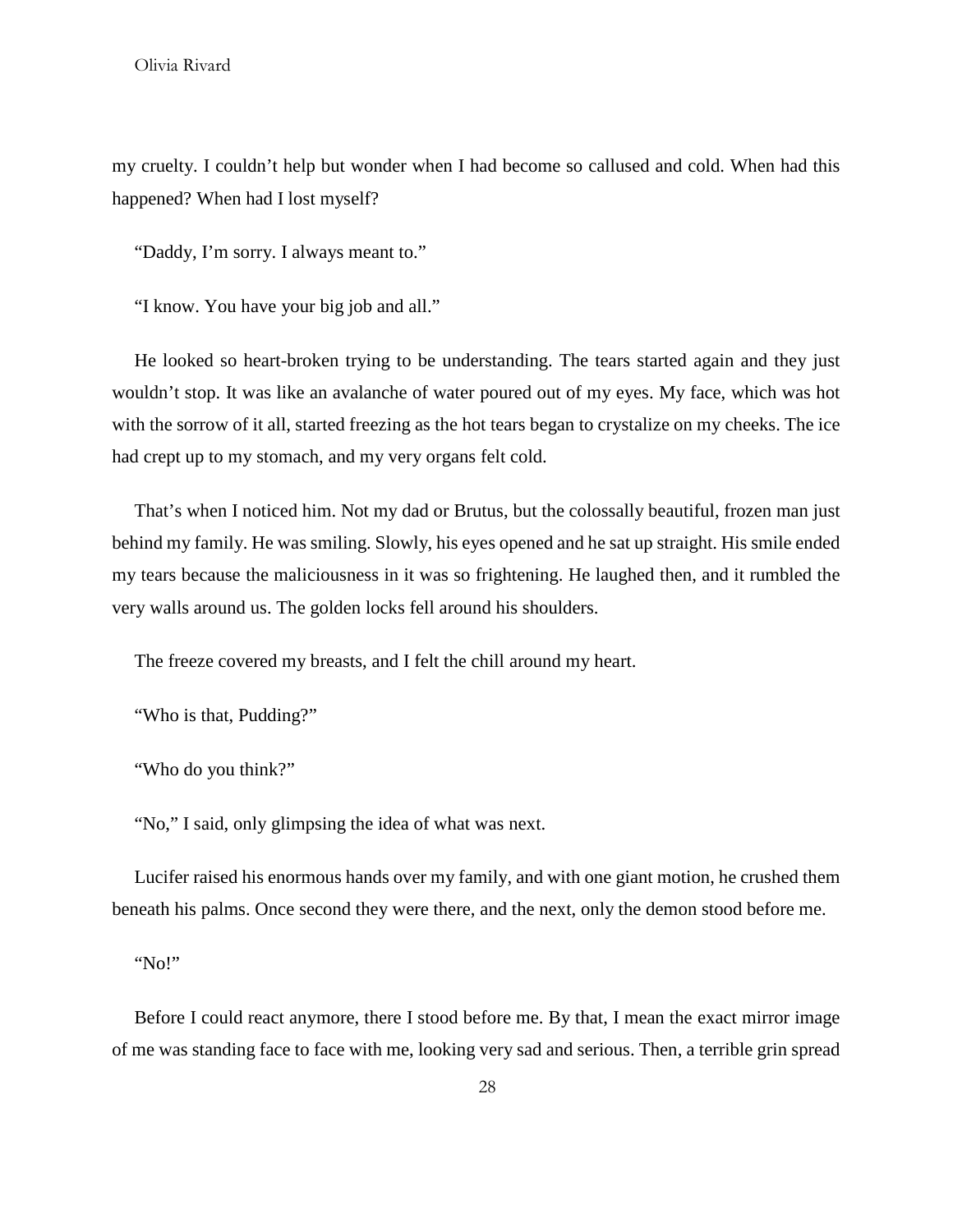across my mirror image's face. Her mouth, my mouth, spread ghoulishly like a cracked mirror from ear to ear. Had I ever looked at anyone that way? Had I ever shown someone a side of me so evil?

"Are you happy, Danielle?" asked the demon me.

"Give me my family back!"

"Are you happy, Danielle? Answer."

There was no relenting. She was a statue of mocking.

"No! No, I'm not. I hate my life. Is that what you want to hear?"

"I don't *want* to hear anything."

"I hate everything about my life. Nothing has worked out like it was supposed to. Please, don't let me die this way. I just do what everyone does. I survive."

"But others smile. Others laugh. Others live."

"Please don't let me die!'

"You are already dead. You have been for years."

The frozen ice was closing around my neck. Breathing became hard and real panic started settling into my body. I knew panic attacks, and this was one of the worst I'd ever felt. Something seemed to kick me in the chest, tightening my heart in a vice. My whole body twitched and revolted against the ice. I screeched like an animal and clawed at my frozen prison like a mad woman. Nothing did any good. The ice just crept higher and higher. I shut my eyes and could hear nothing but the banging of my heart in my head. That's all there was until I heard her voice.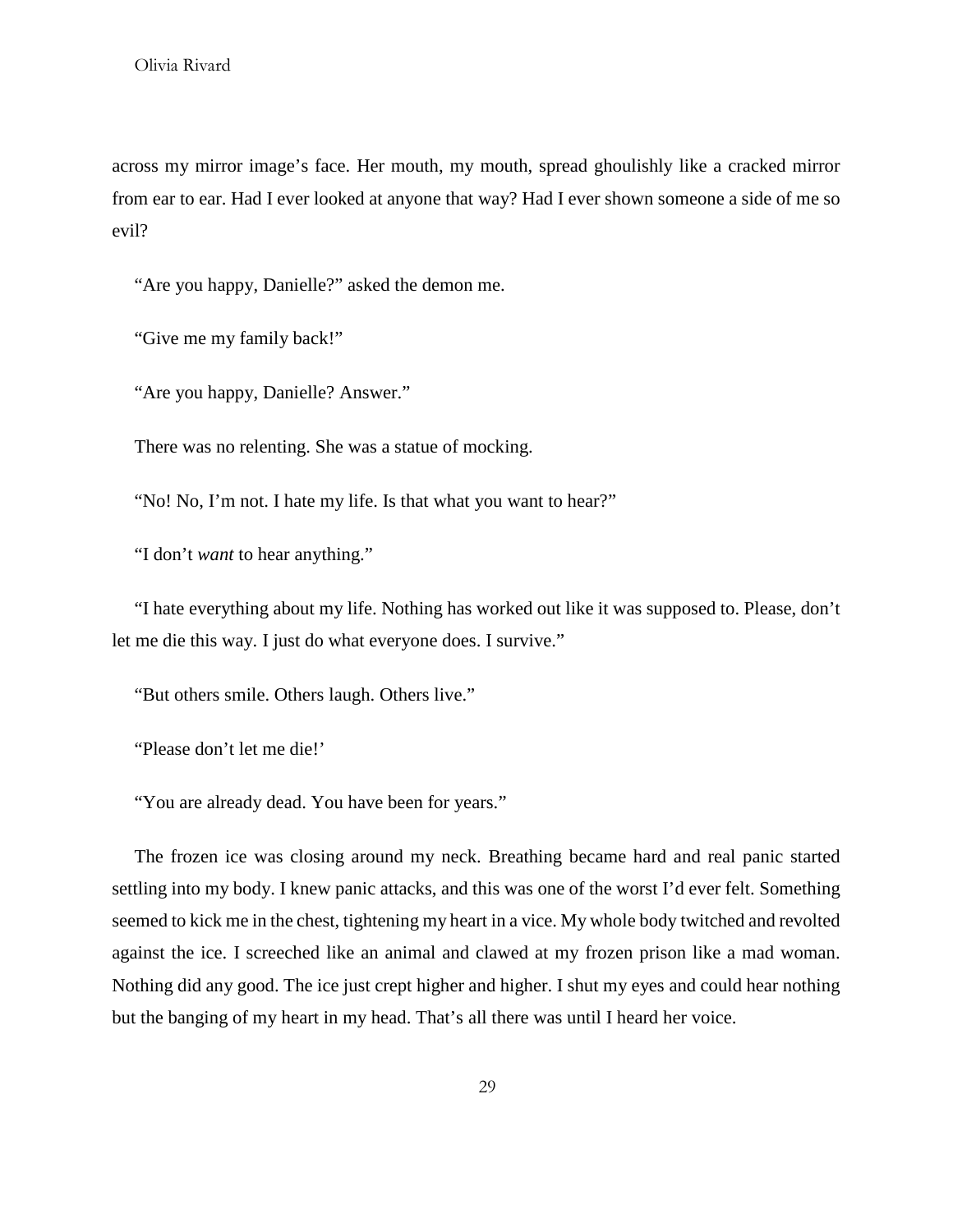## "Danielle?"

It was Pudding. The Hell Cat's voice wasn't sarcastic. It was sad and pleading.

"Danielle, reach up. It's not too late. Don't listen to it. Danielle, all you have to do is reach up. Try. Please, dear God, try."

I tried to open my mouth to say something, but the ice had frozen over my face. Frosty ice cycles entered into my nostrils and spilled down my throat, choking me with the muffled scream I couldn't let out. There was nothing but ice. I was in Hell, and all I could feel was cold.

"It isn't over, Danielle. Reach up. Try."

My ears were frozen over. How could I hear her?

"Reach up, Danielle. Reach up. There is still a chance. You can do it."

The world darkened bit by bit. A terrible tremor moved about all of us like something was angry, furious enough to quake the earth and Hell below. My energy drained away from me. Everything inside me told me to give up, to sleep. Falling was everything right in the world. What was the point? Nothing was up there to reach for.

"Don't sleep. Try, Danielle. Please try. Please don't give up."

Her voice sounded like it was crying. A cat crying? Did cats cry?

Everything went black, but I tried. I tried to reach up. My frozen fingers rose to touch something I wasn't sure was there. Would anything touch me back? Would it matter at this point? Who knew, but I tried. At least I could say I tried. Even if it was the last thing I did, I would try.

I awoke to a beeping rhythm and a very dry mouth. Something was stuck in my nose and a tube made cool air leak into my nostrils. It took several blinks a few seconds before I could focus on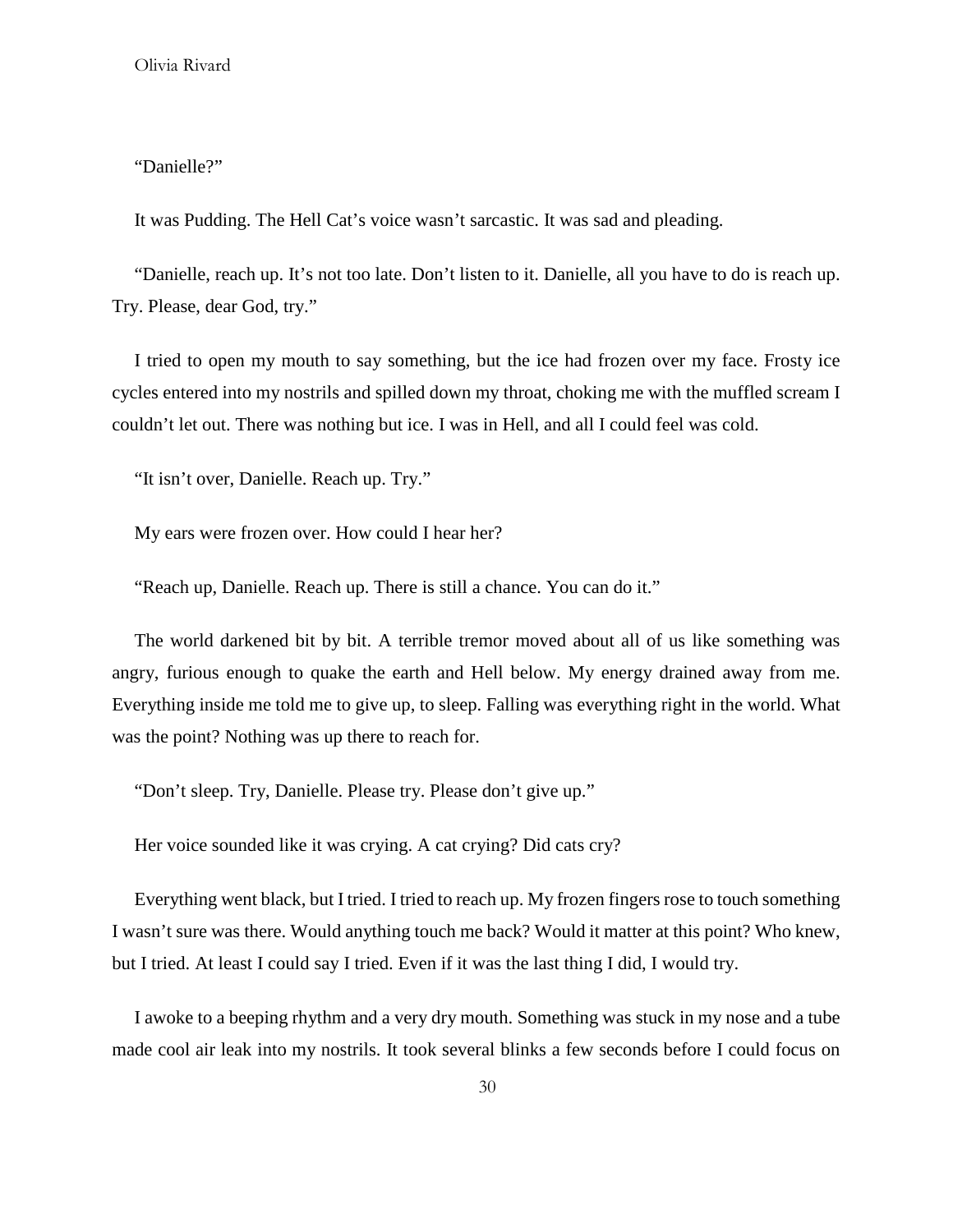anything. I was in a warm bed, and there were machines all around me. Judging by the wallpaper with a floral pattern and the generic landscape painting under the television, I was in a hospital room. An IV was plugged into my arm along with a number of other tubes coming from various areas of my body. No ice, no Hell, no demons. I was alive, tits and all.

Relief flooded my body in a warm, crashing wave.

A light snore came from a recliner next to me, and I looked over to see my Dad sleeping. He looked a little wrecked with a few extra lines on his face than I remembered. His body was folded in an odd way as he snoozed away next to me. He let out a sudden snort, and I laughed out loud. My vision blurred with tears as I suppressed a hysterical giggle behind bandaged palms.

Never had I been so glad to see anyone in my life. Never had I been so happy to breathe. I laid there a while, breathing and watching him sleep for an unknown amount of time. The tears eventually stopped flowing, and I let them dry warm on my face.

I'd wake him soon, but not yet. Not just yet.

Weeks later, they let me go.

I had countless interviews with bloggers, news reporters, and people who actually knew me. Doctors said that I had been clinically dead for three minutes and twenty four seconds, but my tour through Hell had seemed so much longer. They all got the same story. I saw a bright light, and I started for it but decided to turn back. Unfinished business and all that. It wasn't my time or some such nonsense. Most of it I pulled from every ghost flick I'd ever seen.

There was no way anyone would believe a bitchy, Siamese cat named Pudding took me through the nine circles of Hell.

I only told Dad about my real experience. I figured that he was one of the reasons I made it back, so he deserved to know the truth. Whether he believed me or not, I didn't know, nor did I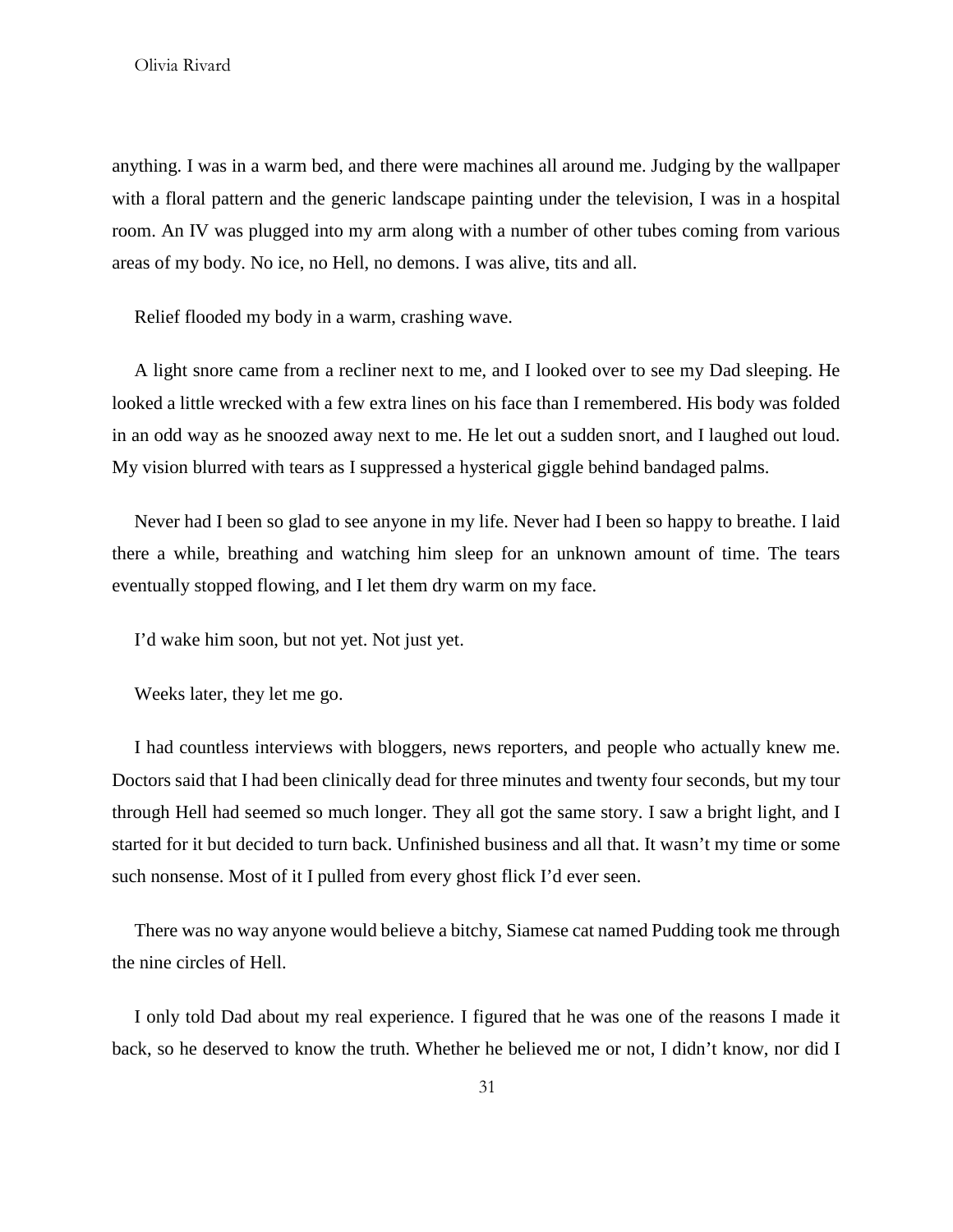really care. No matter what he believed, he was ecstatic to hear I wanted to move home with him for a while.

One thing was for sure though, he was just as taken aback as I was when a tiny Siamese kitten approached us while he was wheeling me out of the hospital. She had waited until our car had been brought around and the orderly was taking the wheelchair from me. I stood like a trembling fawn, hanging onto the car for support, when I spotted that familiar, fuzzy face in the nearby shrubs. It was her, no doubt. A much younger version, but it was her. The notion wasn't a sane one, but those things didn't really seem to matter anymore.

With little more than a gallop, the tiny thing ran from the landscaped bushes to my feet. She stopped there, looked up at me, and mewed. I smiled down at her, and with a little stiffness, I bent down to pick up the kitten. She didn't flinch at being lifted and butted my mouth with her head gently in greeting.

"Hi there, Pudding. I didn't think I'd get to see you again."

I held her to my face, and she rubbed my cheek with her head. Her tiny nose daubed wet triangles against my skin. Dad smiled in awe as he helped me into the passenger seat. He rounded the old car and settled into the driver's seat after scratching the kitten behind the ear.

"Do you think you have room for me and Pudding at the lake house, Daddy?"

"I don't see why not," he said as he petted her little forehead.

The kitten circled in my lap a few times before curling up and settling into a warm ball. Daddy smiled as he put the car into gear and followed the paved driveway out onto the freeway. It guided us on a long journey through piney forests, the grey road like a knife slicing through the endless trees. We were about ten minutes from the hospital when a sudden realization hit me.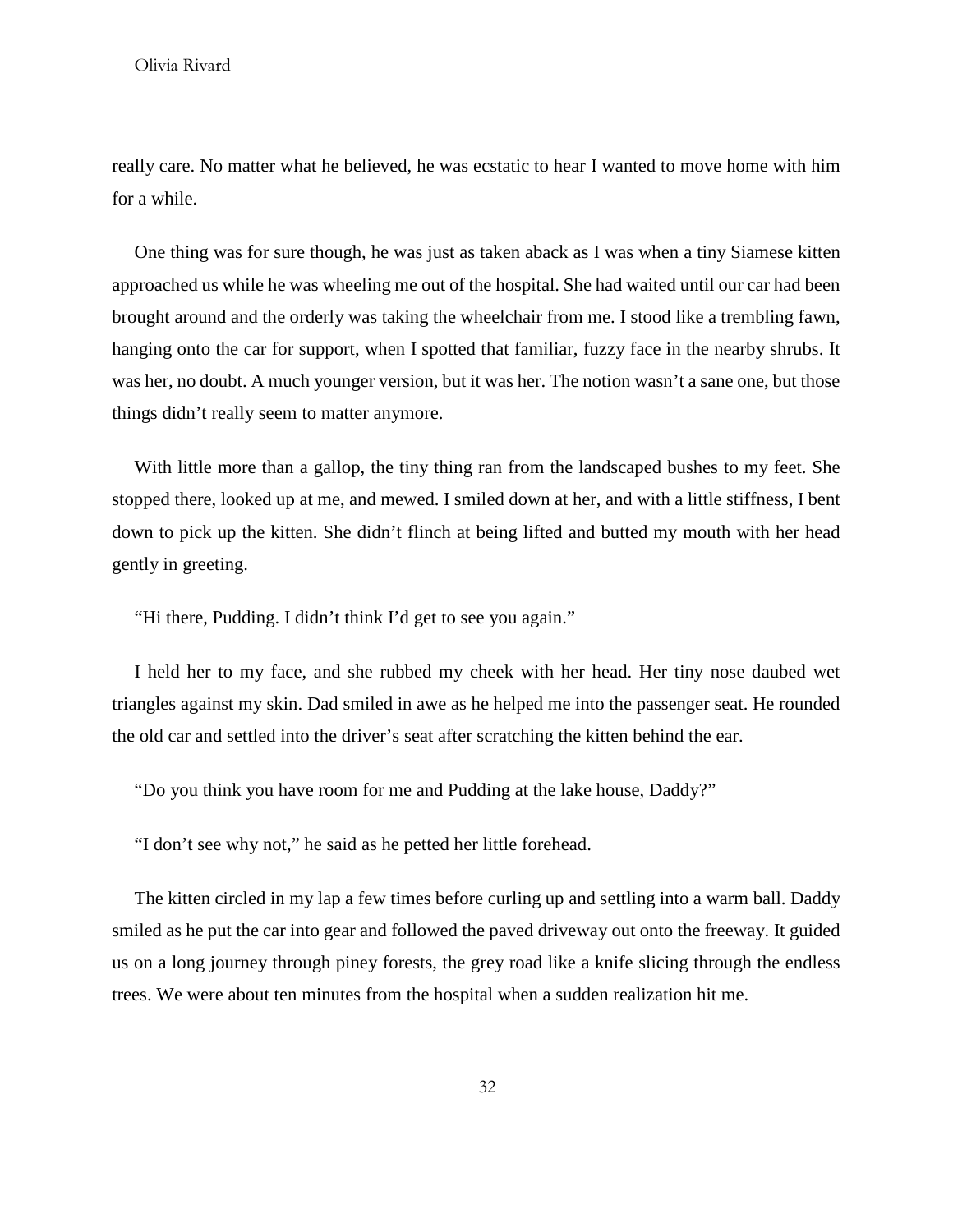"Pudding, I hope you will understand that your litter box is going to go in the basement, as far away from us as possible."

The kitten took a deep breath in, sighed with a long purr, and promptly farted in my lap.